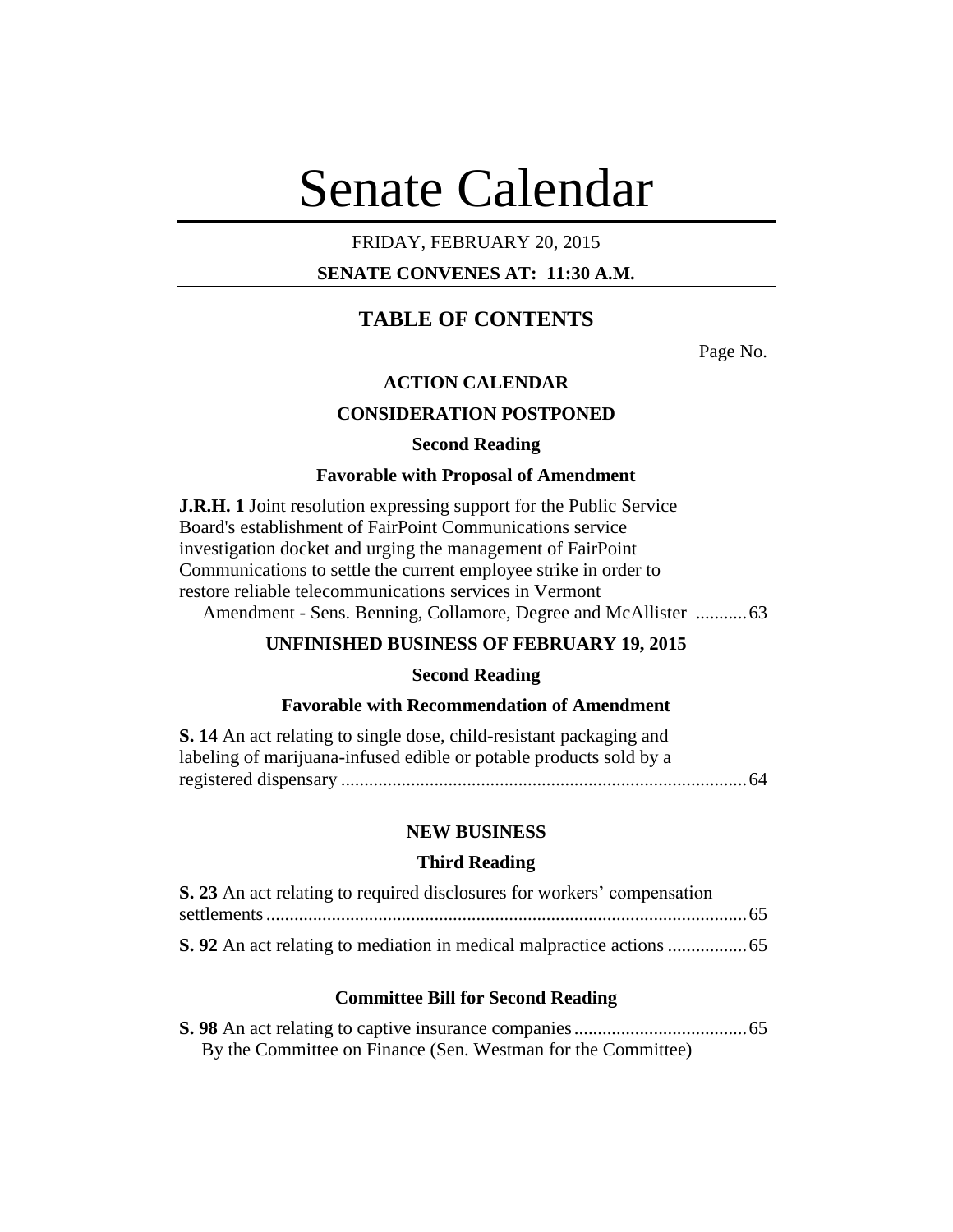# **Second Reading**

## **Favorable**

|  |  |  | <b>S. 72</b> An act relating to binding arbitration for State employees |  |  |  |
|--|--|--|-------------------------------------------------------------------------|--|--|--|
|  |  |  |                                                                         |  |  |  |

# **Senate Resolution For Action**

**S.R. 5** Senate resolution relating to adoption of a temporary Rule 44A.........65

## **NOTICE CALENDAR**

# **Second Reading**

## **Favorable**

| <b>S.</b> 44 An act relating to creating flexibility in early college enrollment<br>numbers                                                                                                     |
|-------------------------------------------------------------------------------------------------------------------------------------------------------------------------------------------------|
|                                                                                                                                                                                                 |
| <b>J.R.S.</b> 9 Joint resolution encouraging public high schools to explore<br>recruiting and enrolling international students on F-1 student visas in<br>order to promote tuition-based income |
| <b>Favorable with Recommendation of Amendment</b>                                                                                                                                               |
| <b>S.</b> 9 An act relating to improving Vermont's system for protecting<br>children from abuse and neglect                                                                                     |
|                                                                                                                                                                                                 |
| <b>S.</b> 57 An act relating to fees paid to deputy sheriffs and their assistants<br>for transport                                                                                              |
|                                                                                                                                                                                                 |
| <b>CONCURRENT RESOLUTIONS FOR ACTION</b>                                                                                                                                                        |
| <b>S.C.R. 3</b> (For text of Resolution, see Addendum to Senate Calendar                                                                                                                        |
| <b>H.C.R. 37-46</b> (For text of Resolutions, see Addendum to House                                                                                                                             |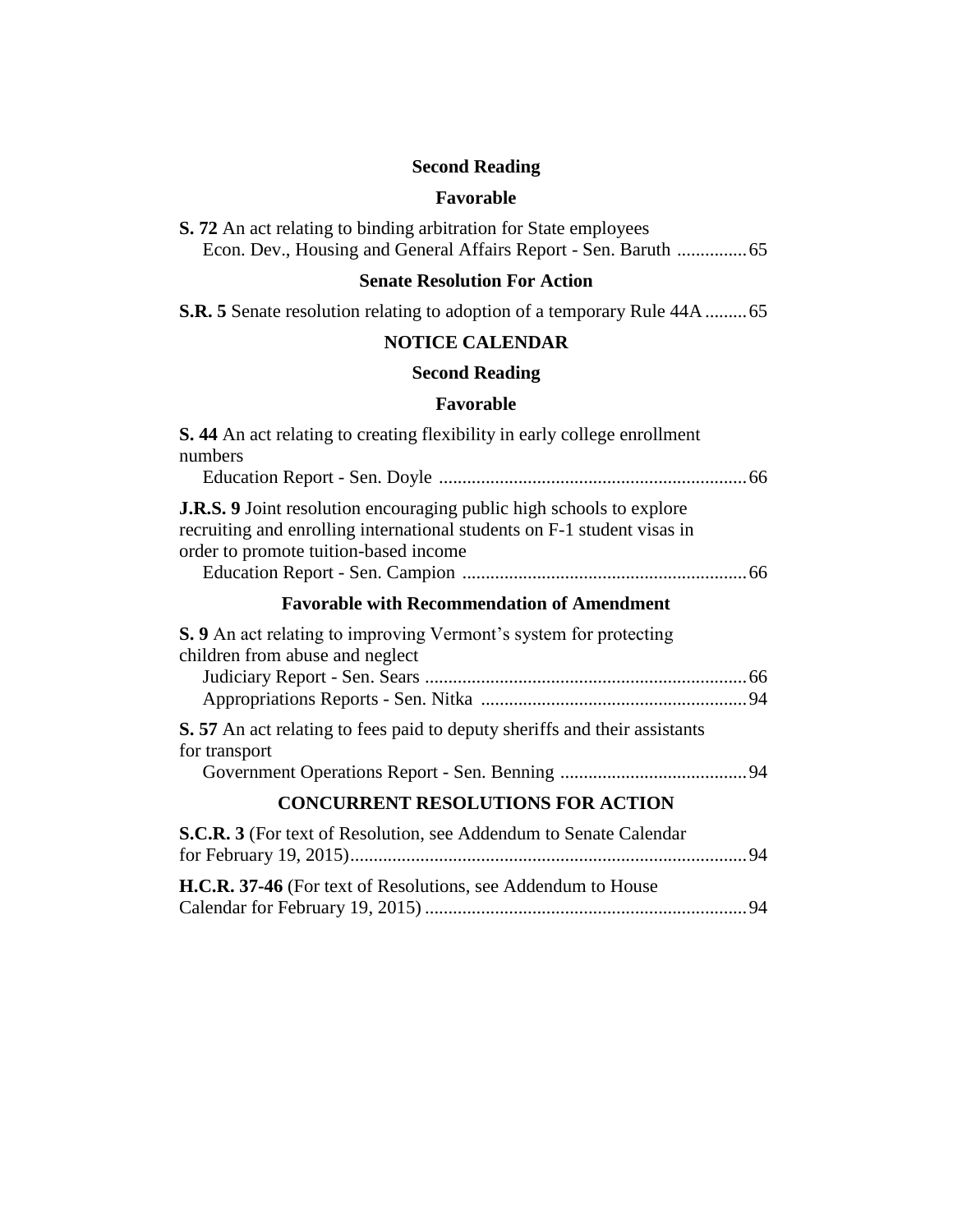#### **ORDERS OF THE DAY**

#### **ACTION CALENDAR**

#### **CONSIDERATION POSTPONED**

#### **Second Reading**

#### **Favorable with Proposal of Amendment**

#### **J.R.H. 1.**

Joint resolution expressing support for the Public Service Board's establishment of FairPoint Communications service investigation docket and urging the management of FairPoint Communications to settle the current employee strike in order to restore reliable telecommunications services in Vermont.

**PENDING QUESTION:** Shall the Senate propose to the House to amend the resolution as recommended by the Committee on Finance?

(For text of report of the Committee on Finance, see Senate Journal of Thursday, February 19, 2015, page 121)

## **Amendment to J.R.H. 1 to be offered by Senators Benning, Collamore, Degree, and McAllister**

Senators Benning, Collamore, Degree, and McAllister move that the following be substituted for the proposal of amendment of the Committee on Finance:

By striking out the resolution in its entirety and inserting in lieu thereof the following:

Whereas, in October 2014, FairPoint and its employees' two unions, the International Brotherhood of Electrical Workers Local 2326 and the Communications Workers of America Local 1400, reached an impasse in their negotiations and a strike was authorized, and

Whereas, since the strike started, consumer complaints have risen approximately 500 percent, resulting in much personal and commercial inconvenience, and

Whereas, the Vermont Public Service Department has received more than 1,200 complaints about Internet and telephone service since the strike began, and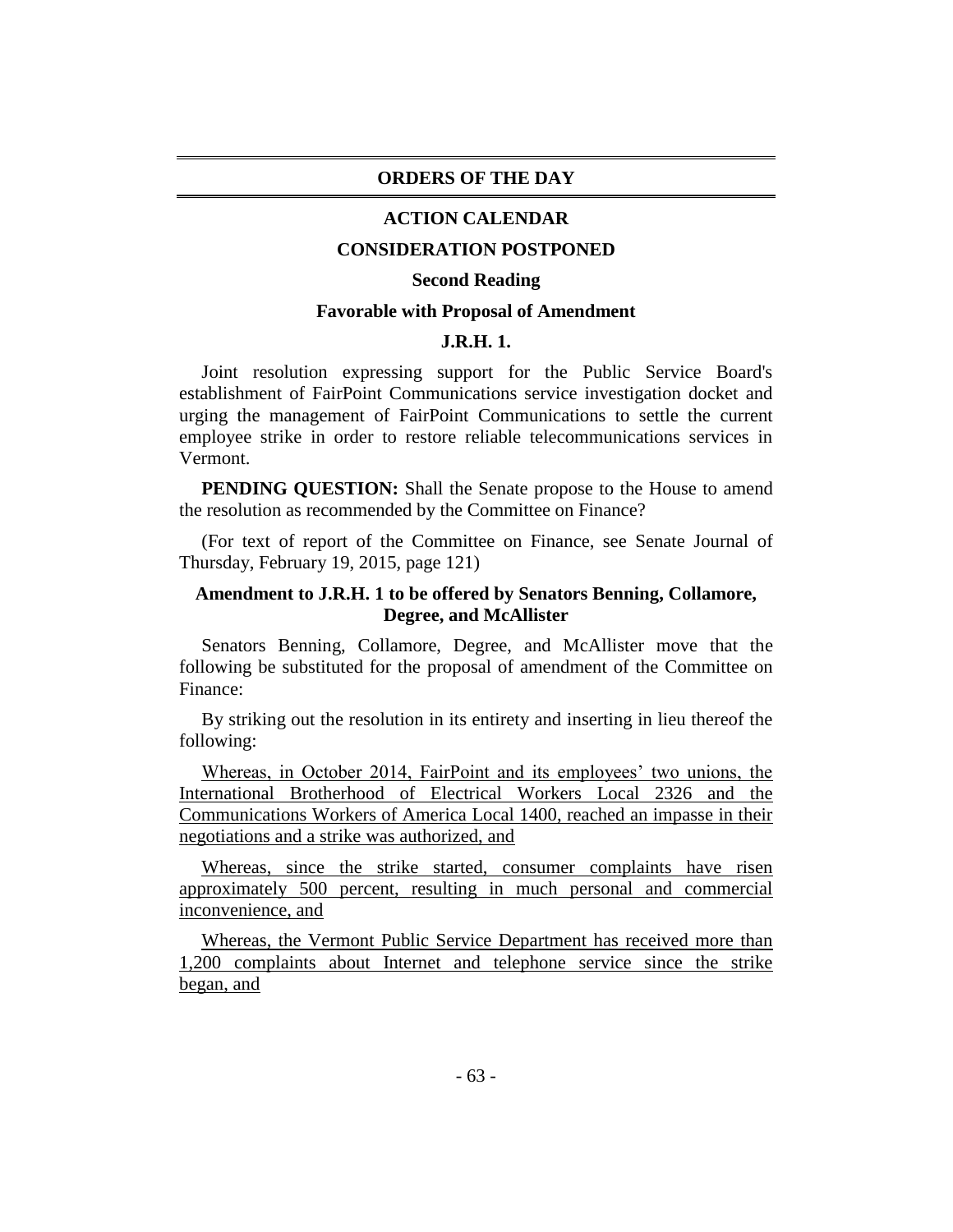Whereas, at the request of the Department of Public Service, the Public Service Board, on December 9, 2014, established Docket 8390 to investigate the service problems FairPoint has encountered, now therefore be it

Resolved by the Senate and House of Representatives:

That the General Assembly expresses support for the establishment of Public Service Board Docket 8390 and urges the settlement of the current FairPoint Communications impasse, and be it further

Resolved: That the Secretary of State be directed to send a copy of this resolution to FairPoint Communications CEO Paul Sunu, FairPoint Vermont President Beth Fastiggi, Governor Peter Shumlin, the Public Service Department, the Public Service Board, the International Brotherhood of Electrical Workers Local 2326, and the Communications Workers of America Local 1400.

And that upon adoption, the title be amended to read:

Joint resolution expressing support for the establishment of Public Service Board Docket 8390 and urging the settlement of the current FairPoint Communications impasse

#### **UNFINISHED BUSINESS OF THURSDAY, FEBRUARY 19, 2015**

#### **Second Reading**

#### **Favorable with Recommendation of Amendment**

#### **S. 14.**

An act relating to single dose, child-resistant packaging and labeling of marijuana-infused edible or potable products sold by a registered dispensary.

**PENDING QUESTION:** Shall the bill be amended as recommended by the Committee on Government Operations?

(For text of the report of the Committee on Government Operations, see Senate Journal of Wednesday, February 18, 2015, page 115)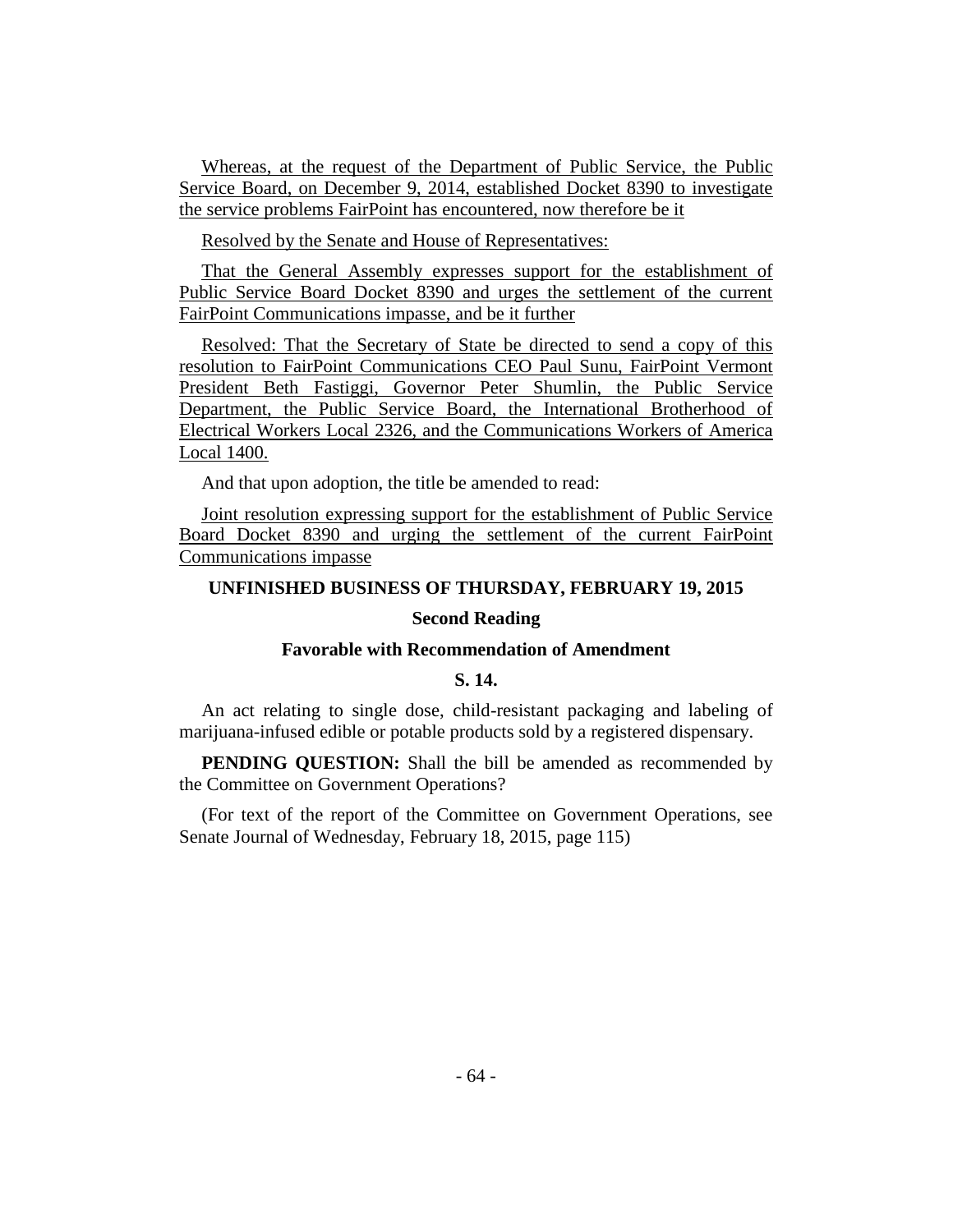#### **NEW BUSINESS**

#### **Third Reading**

## **S. 23.**

An act relating to required disclosures for workers' compensation settlements.

## **S. 92.**

An act relating to mediation in medical malpractice actions.

## **Committee Bill for Second Reading**

#### **S. 98.**

An act relating to captive insurance companies.

By the Committee on Finance. (Sen. Westman for the Committee)

## **Second Reading**

#### **Favorable**

## **S. 72.**

An act relating to binding arbitration for State employees.

## **Reported favorably by Senator Baruth for the Committee on Economic Development, Housing & General Affairs.**

(Committee vote: 5-0-0)

#### **Senate Resolution For Action**

### **S.R. 5.**

Senate resolution relating to adoption of a temporary Rule 44A.

#### **PENDING QUESTION:** Shall the Senate adopt the resolution?

(For text of resolution, see Senate Journal for Wednesday, February 18, 2015, page 112)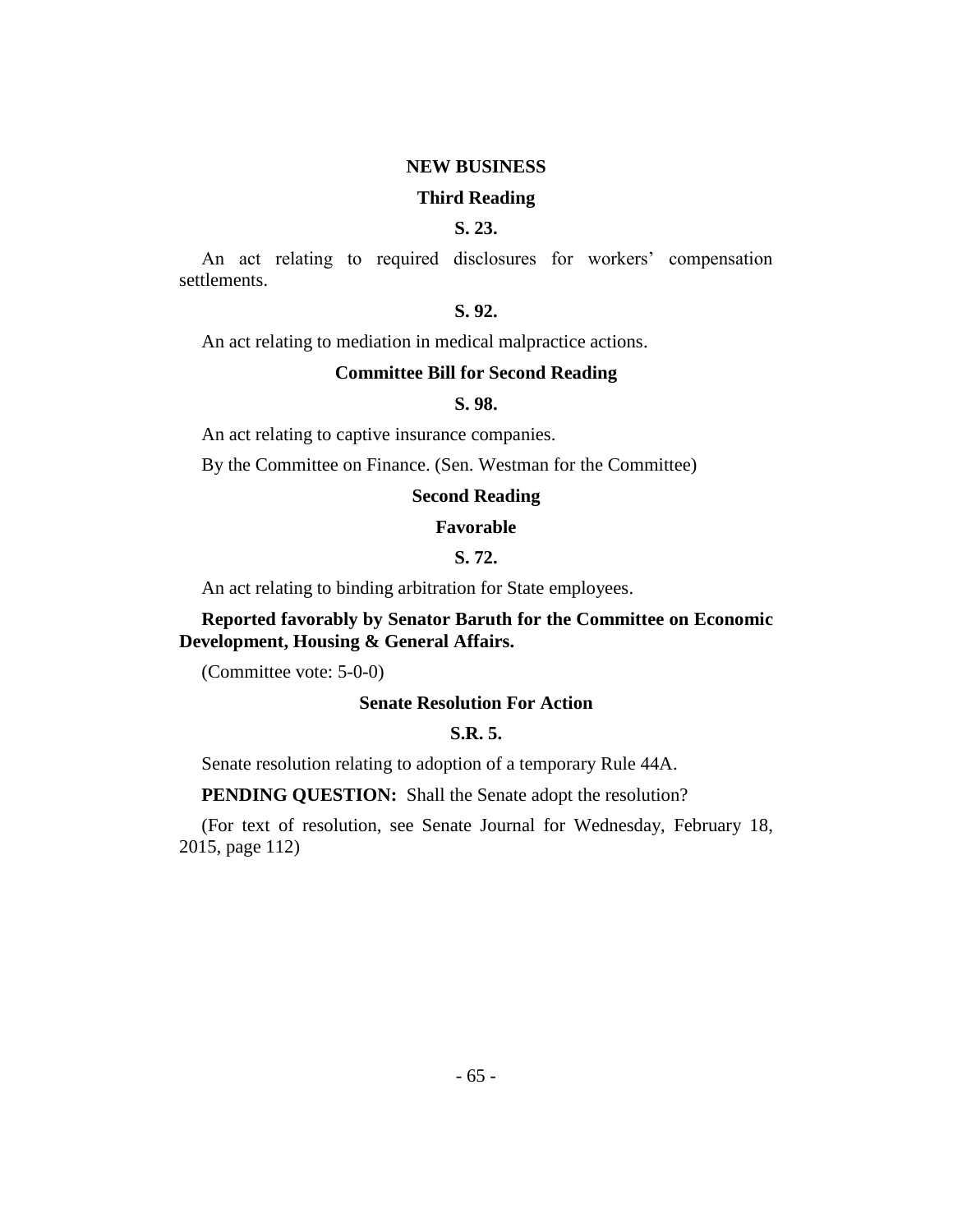#### **NOTICE CALENDAR**

## **Second Reading**

#### **Favorable**

## **S. 44.**

An act relating to creating flexibility in early college enrollment numbers.

## **Reported favorably by Senator Doyle for the Committee on Education.**

(Committee vote: 6-0-0)

#### **J.R.S. 9.**

Joint resolution encouraging public high schools to explore recruiting and enrolling international students on F-1 student visas in order to promote tuition-based income.

**Reported favorably by Senator Campion for the Committee on Education.**

(Committee vote: 6-0-0)

#### **Favorable with Recommendation of Amendment**

## **S. 9.**

An act relating to improving Vermont's system for protecting children from abuse and neglect.

## **Reported favorably with recommendation of amendment by Senator Sears for the Committee on Judiciary.**

The Committee recommends that the bill be amended by striking out all after the enacting clause and inserting in lieu thereof the following:

\* \* \* Legislative Findings \* \* \*

#### Sec. 1. LEGISLATIVE FINDINGS

(a) In 2014, the tragic deaths of two children exposed problems with Vermont's system intended to protect children from abuse and neglect. This act is intended to address these problems and implement the recommendations of the Joint Legislative Committee on Child Protection created by 2014 Acts and Resolves No. 179, Sec. C.109.

(b) To protect Vermont's children better from abuse and neglect, and to address the increasing burden of drug abuse and other factors that are ripping families apart, the General Assembly believes that our State's child protection system must be comprehensive, focused on the safety and best interests of children, and properly funded. This system must ensure that: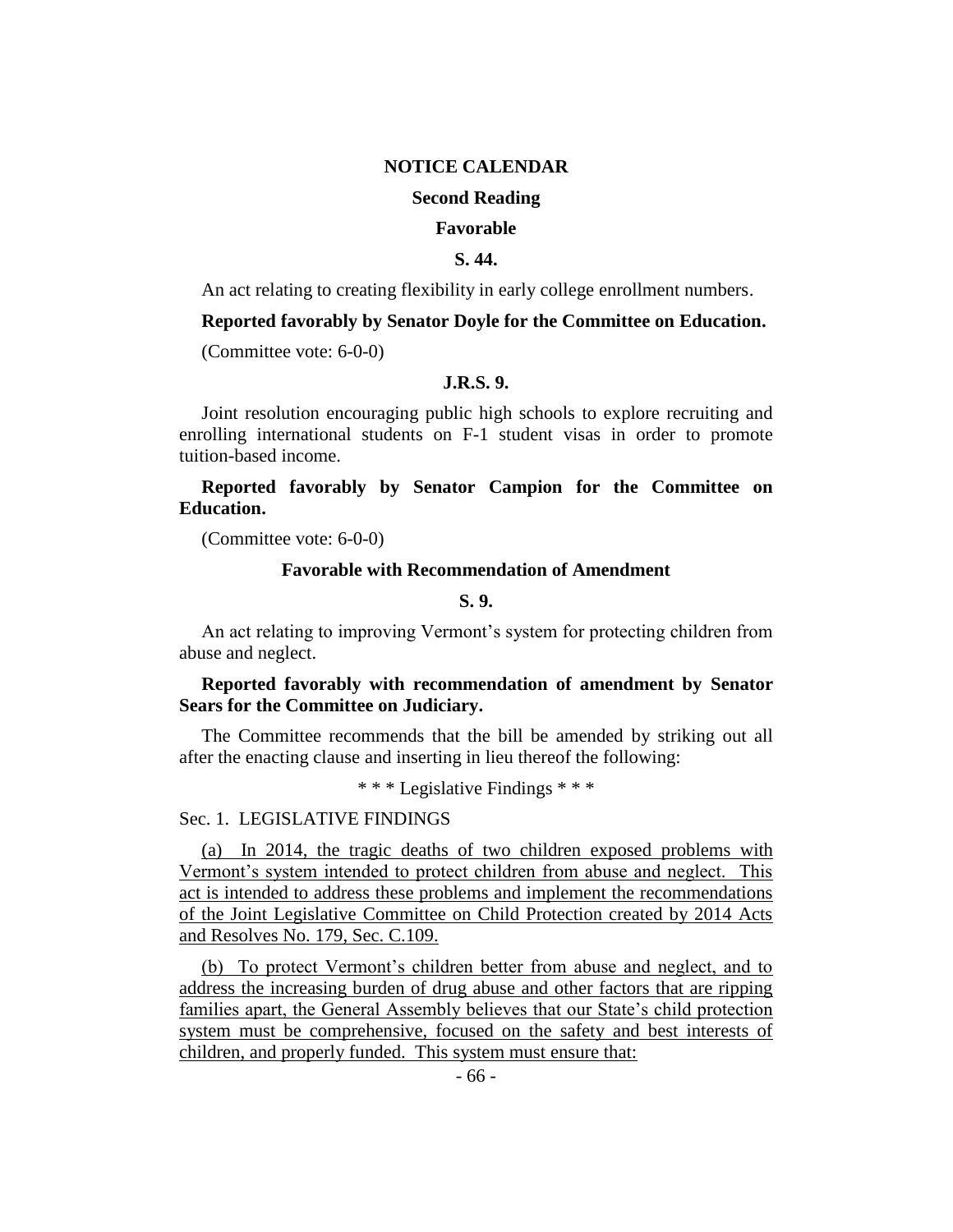(1) the dedicated frontline professionals who struggle to handle the seemingly ever-increasing caseloads have the support, training, and resources necessary to do their job;

(2) the most serious cases of abuse are thoroughly investigated and prosecuted if appropriate;

(3) courts have the information and tools necessary to make the best possible decisions;

(4) all participants in the child protection system, from the frontline caseworker to the judge determining ultimate custody, work together to prioritize the child's safety and best interests;

(5) an effective oversight structure is established; and

(6) children who have suffered abuse and neglect can find safe, nurturing, and permanent homes, whether with their custodial parents, relatives, or other caring families and individuals.

(c) This act is only the beginning of what must be an ongoing process in which the House and Senate Committees on Judiciary, the Senate Committee on Health and Welfare, the House Committee on Human Services, in consultation with the Senate and House Committees on Appropriations, continue to enhance the statewide approach to the prevention of child abuse and neglect.

(d) In 2014, the tragic deaths of two children exposed problems with Vermont's child protection system. The General Assembly believes that this act will begin to address these problems, improve our State's system for protecting our children, and help prevent future tragedies.

\* \* \* Crimes and Criminal Procedure; Cruelty to a Child; Establishing a New Crime of Failure to Protect a Child; Enhancing Penalties for Manufacturing Methamphetamine When a Child is Present \* \* \*

Sec. 2. 13 V.S.A. § 1304 is amended to read:

## § 1304. CRUELTY TO CHILDREN UNDER 10 BY ONE OVER 16 A CHILD

A person over the age of 16 years of age, having the custody, charge or care of a child under 10 years of age, who wilfully willfully assaults, ill treats, neglects, or abandons or exposes such the child, or causes or procures such the child to be assaulted, ill-treated, neglected, or abandoned or exposed, in a manner to cause such the child unnecessary suffering, or to endanger his or her health, shall be imprisoned not more than two years or fined not more than \$500.00, or both.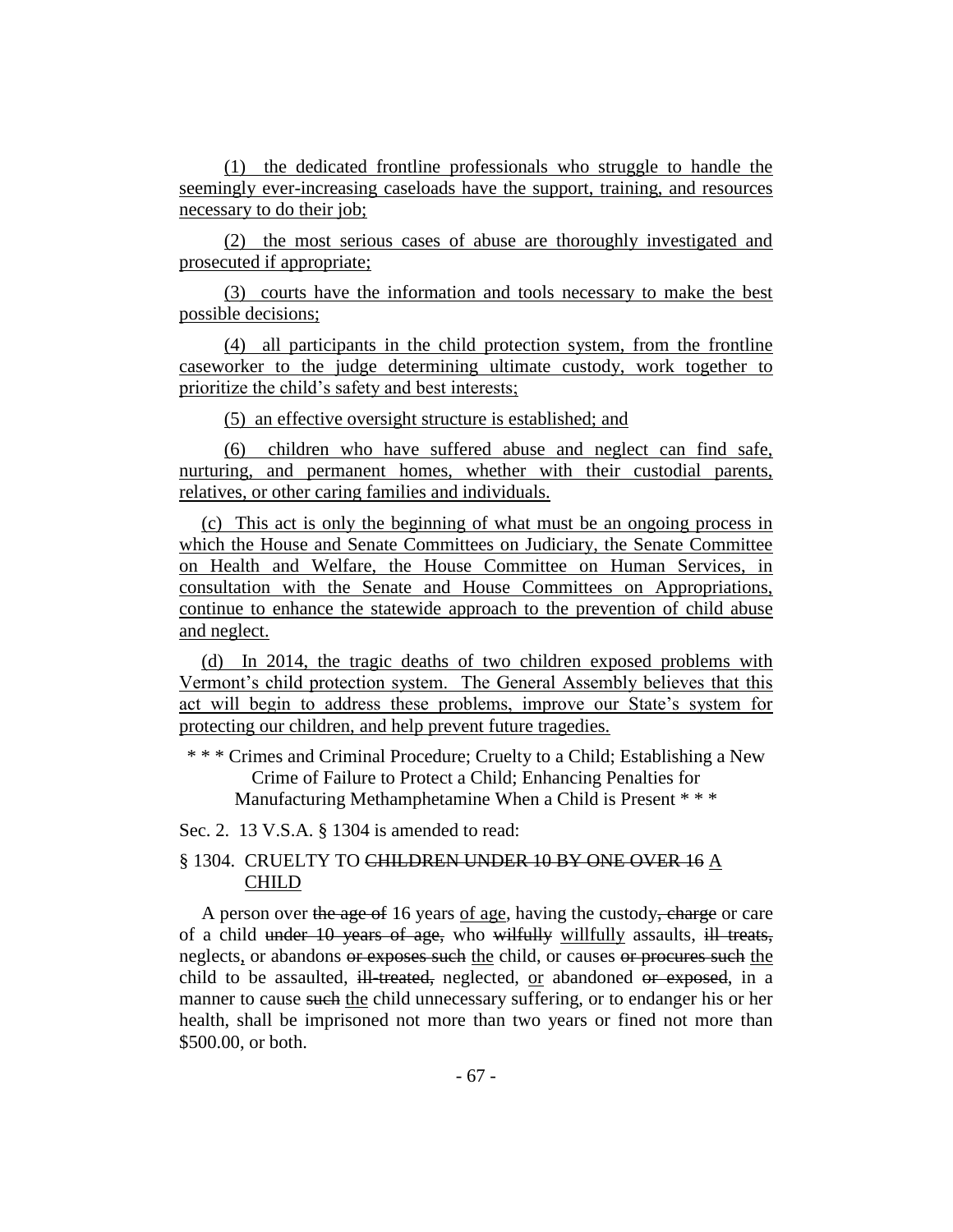Sec. 3. 13 V.S.A. § 1304a is added to read:

## § 1304a. FAILURE TO PROTECT A CHILD

(a) A person having the custody or care of a child commits the crime of failure to protect a child if:

(1) the person knows, or reasonably should have known that the child is in danger of:

(A) death;

(B) serious bodily injury as defined in section 1021 of this title;

(C) lewd or lascivious conduct with a child in violation of section 2602 of this title;

(D) sexual exploitation of children in violation of chapter 64 of this title; or

(E) sexual assault in violation of chapter 72 of this title; and

(2) the person fails to act to prevent a child from suffering any of the possible outcomes as set forth in subdivision (1) of this subsection; and

(3) the person's failure to act is a proximate cause of the child suffering any of the possible outcomes as set forth in subdivision (1) of this subsection.

(b) It shall be an affirmative defense to this section, if proven by a preponderance of the evidence, that:

(1) the defendant failed to act because of a reasonable fear that he or she or another person would suffer death, bodily injury, or serious bodily injury as defined in section 1021 of this title, or sexual assault in violation of chapter 72 of this title as a result of acting to prevent harm to the child; or

(2) where the child's injury or death resulted from a lack of medical treatment or care, the defendant made a reasonable decision to not seek medical care or to withhold medical treatment.

(c) A person who violates this section shall be imprisoned not more than ten years or fined not more than \$20,000.00, or both.

(d) The provisions of this section shall not limit or restrict prosecutions for any other offense arising out of the same incident or conduct.

Sec. 4. 18 V.S.A. § 4236 is amended to read:

§ 4236. MANUFACTURE OR CULTIVATION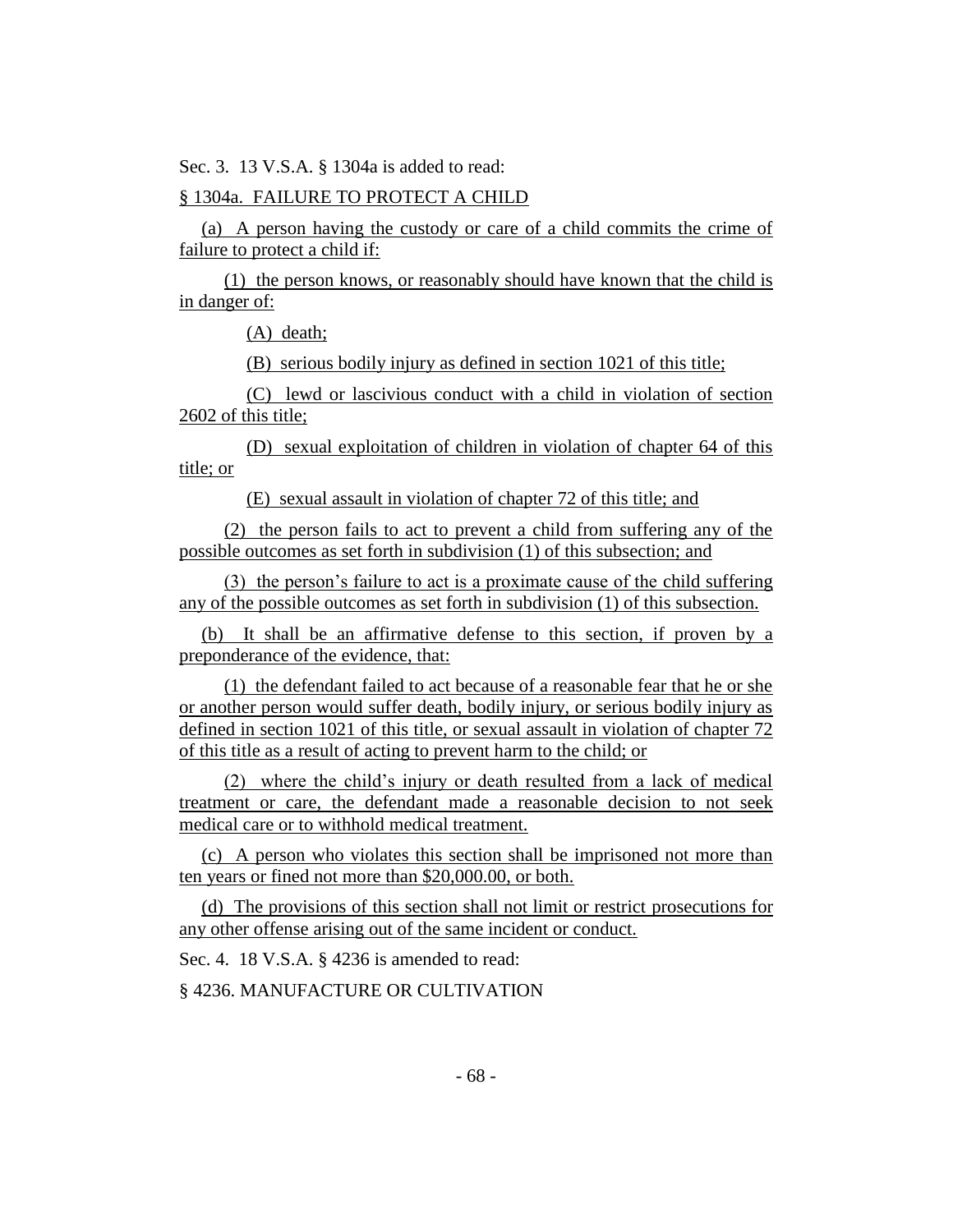(a)(1) A person knowingly and unlawfully manufacturing or cultivating a regulated drug shall be imprisoned not more than 20 years or fined not more than \$1,000,000.00, or both.

(2) A person who violates subdivision (1) of this subsection shall be imprisoned for not more than 30 years or fined not more than \$1,500,000.00, or both, if:

(A) the regulated drug is methamphetamine; and

(B) a child is actually present at the site of methamphetamine manufacture or attempted manufacture.

(b) This section shall not apply to the cultivation of marijuana.

Sec. 5. JUDICIAL BRANCH REPORT ON PROSECUTIONS, CONVICTIONS, AND SENTENCES PURSUANT TO 13 V.S.A. § 1304a

The Judicial Branch shall track all prosecutions and convictions pursuant to 13 V.S.A. § 1304a, and, on January 15, 2018, shall report to the House and Senate Committees on Judiciary concerning:

(1) the number of arrests, prosecutions, and convictions pursuant to 13 V.S.A. § 1304a;

(2) the disposition of all cases prosecuted pursuant to 13 V.S.A. § 1304a;

(3) the sentence imposed for all convictions pursuant to 13 V.S.A. § 1304a; and

(4) Any other data or information that the Judicial Branch deems relevant.

\* \* \* [Municipal and County Government;](http://vtleg.bluehousegroup.com/statutes/title/24) Special Investigative Units; Mission and Jurisdiction \* \* \*

Sec. 6. 24 V.S.A. § 1940 is amended to read:

## § 1940. TASK FORCES; SPECIALIZED SPECIAL INVESTIGATIVE UNITS; BOARDS; GRANTS

(a) Pursuant to the authority established under section 1938 of this title, and in collaboration with law enforcement agencies, investigative agencies, victims' advocates, and social service providers, the Department of State's Attorneys and Sheriffs shall coordinate efforts to provide access in each region of the state State to special investigative units to investigate sex crimes, child abuse, domestic violence, or crimes against those with physical or developmental disabilities. The General Assembly intends that access to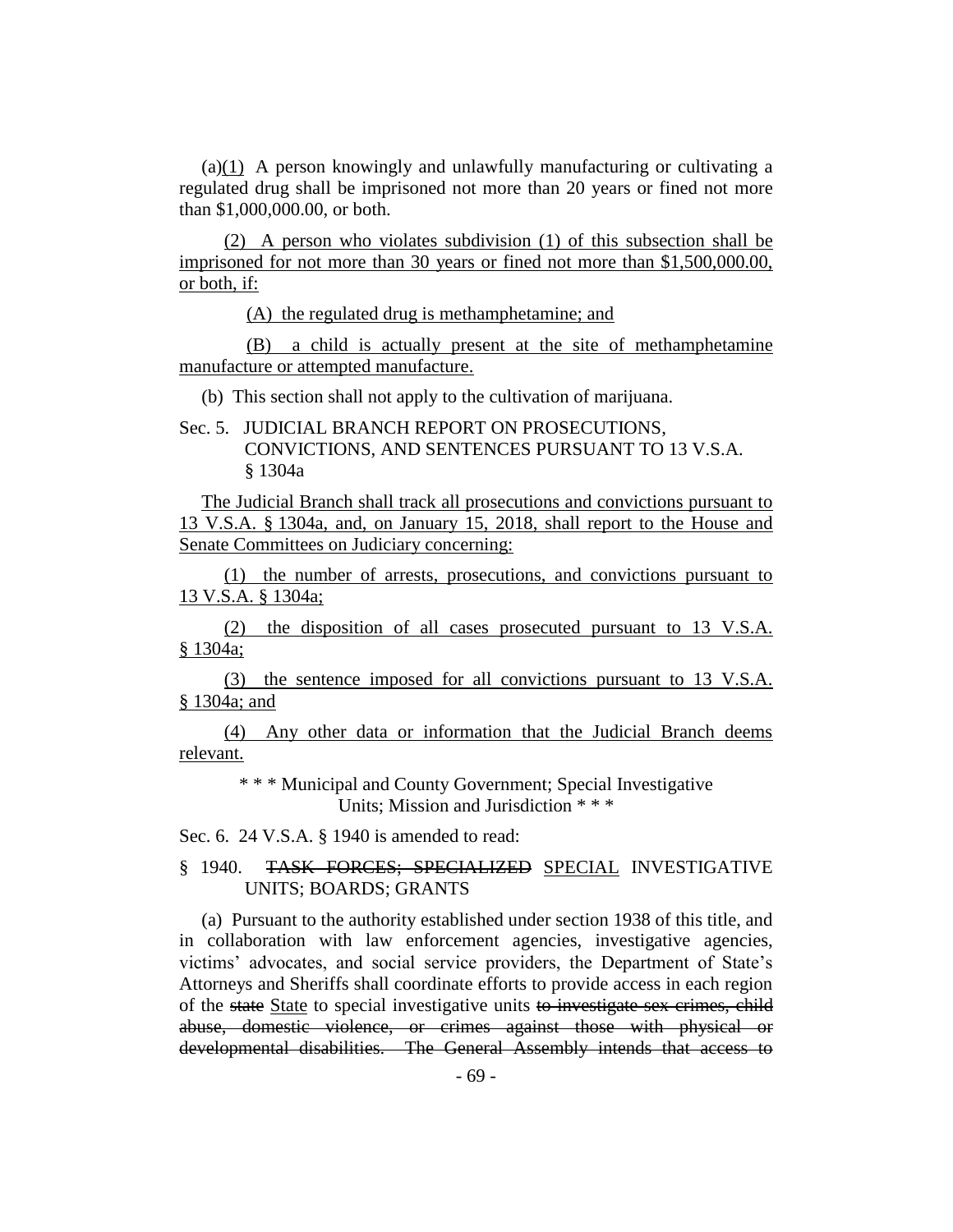special investigative units be available to all Vermonters as soon as reasonably possible, but not later than July 1, 2009 which:

(1) shall investigate:

(A) an incident in which a child suffers, by other than accidental means, serious bodily injury as defined in 13 V.S.A. § 1021; and

(B) potential violations of:

(i) 13 V.S.A. § 2602;

(ii) 13 V.S.A. chapter 60;

(iii) 13 V.S.A. chapter 64; and

(iv) 13 V.S.A. chapter 72; and

(2) may investigate:

(A) an incident in which a child suffers:

(i) bodily injury, by other than accidental means, as defined in 13 V.S.A. § 1021; or

(ii) death; and

(B) potential violations of:

(i) 13 V.S.A. § 2601;

(ii) 13 V.S.A. § 2605;

(iii) 13 V.S.A. § 1304; and

(iv) 13 V.S.A. § 1304a.

(b) A task force or specialized special investigative unit organized and operating under this section may accept, receive, and disburse in furtherance of its duties and functions any funds, grants, and services made available by the State of Vermont and its agencies, the federal government and its agencies, any municipality or other unit of local government, or private or civic sources. Any employee covered by an agreement establishing a special investigative unit shall remain an employee of the donor agency.

(c) A Specialized Special Investigative Unit Grants Board is created which shall be comprised of comprise the Attorney General, the Secretary of Administration, the Executive Director of the Department of State's Attorneys and Sheriffs, the Commissioner of Public Safety, the Commissioner for Children and Families, a representative of the Vermont Sheriffs' Association, a representative of the Vermont Association of Chiefs of Police, the Executive Director of the Center for Crime Victim Services, and the Executive Director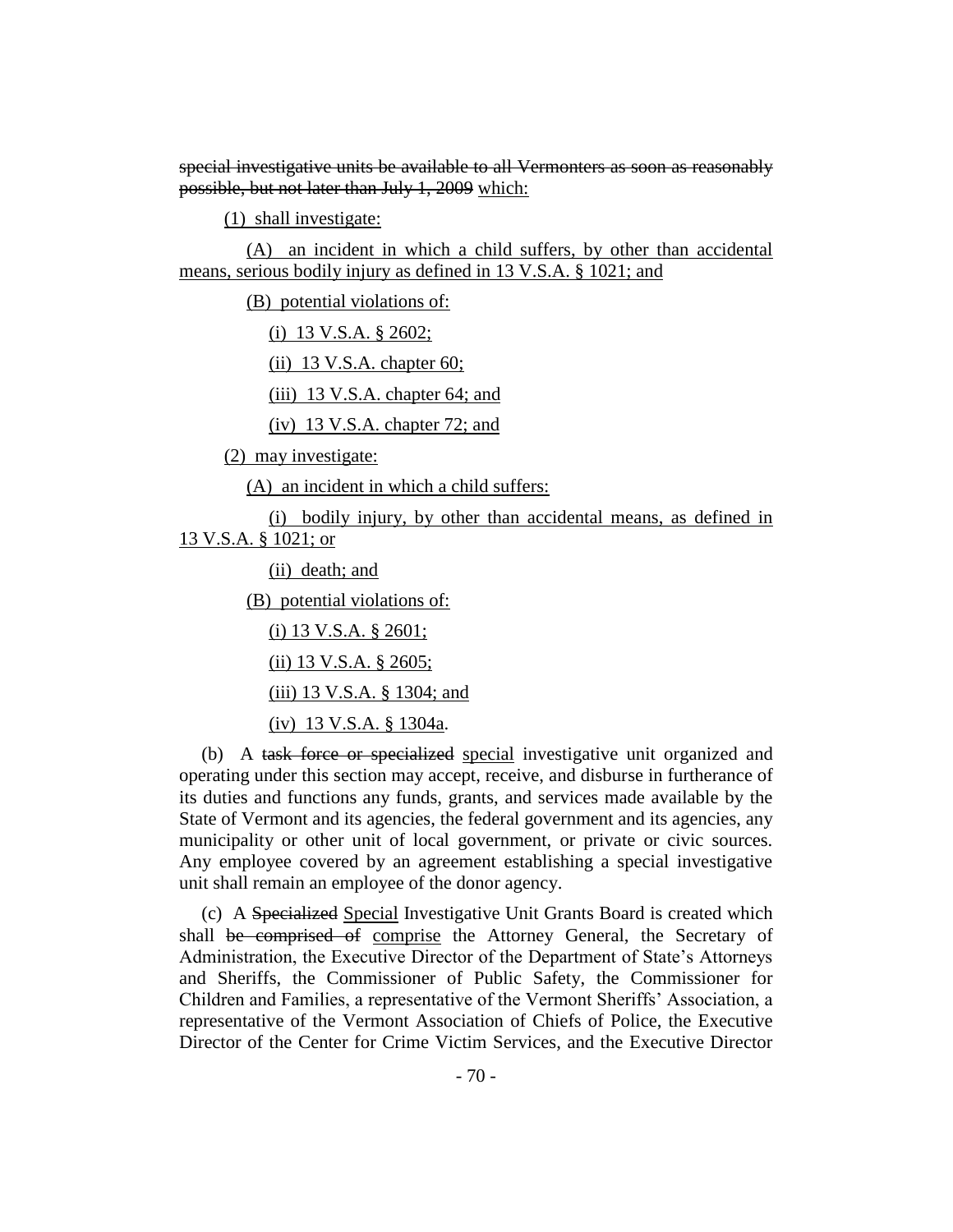of the Vermont League of Cities and Towns. Specialized Special investigative units organized and operating under this section for the investigation of sex crimes, child abuse, elder abuse, domestic violence, or crimes against those with physical or developmental disabilities may apply to the Board for a grant or grants covering the costs of salaries and employee benefits to be expended during a given year for the performance of unit duties as well as unit operating costs for rent, utilities, equipment, training, and supplies. Grants under this section shall be approved by a majority of the entire Board and shall not exceed 50 percent of the yearly salary and employee benefit costs of the unit. Preference shall be given to grant applications which include the participation of the Department of Public Safety, the Department for Children and Families, sheriffs' departments, community victims' advocacy organizations, and municipalities within the region. Preference shall also be given to grant applications which promote policies and practices that are consistent across the State, including policies and practices concerning the referral of complaints, the investigation of cases, and the supervision and management of special investigative units. However, a sheriff's department in a county with a population of less fewer than 8,000 residents shall upon application receive a grant of up to \$20,000.00 for 50 percent of the yearly salary and employee benefits costs of a part-time specialized special investigative unit investigator which shall be paid to the department as time is billed on a per hour rate as agreed by contract up to the maximum amount of the grant.

The Board may adopt rules relating to grant eligibility criteria, processes for applications, awards, and reports related to grants authorized pursuant to this section. The Attorney General shall be the adopting authority.

\* \* \* Adoption Act; Postadoption Contact Agreements \* \* \*

Sec. 7. 15A V.S.A. § 1-109 is amended to read:

## § 1-109. TERMINATION OF ORDERS AND AGREEMENTS FOR VISITATION OR COMMUNICATION UPON ADOPTION

When a decree of adoption becomes final, except as provided in Article 4 of this title and 33 V.S.A. § 5124, any order or agreement for visitation or communication with the minor shall be unenforceable.

Sec. 8. 33 V.S.A. § 5124 is added to read:

#### § 5124. POSTADOPTION CONTACT AGREEMENTS

(a) Either or both parents and each intended adoptive parent may enter into a postadoption contact agreement regarding communication or contact between either or both parents and the child after the finalization of an adoption by the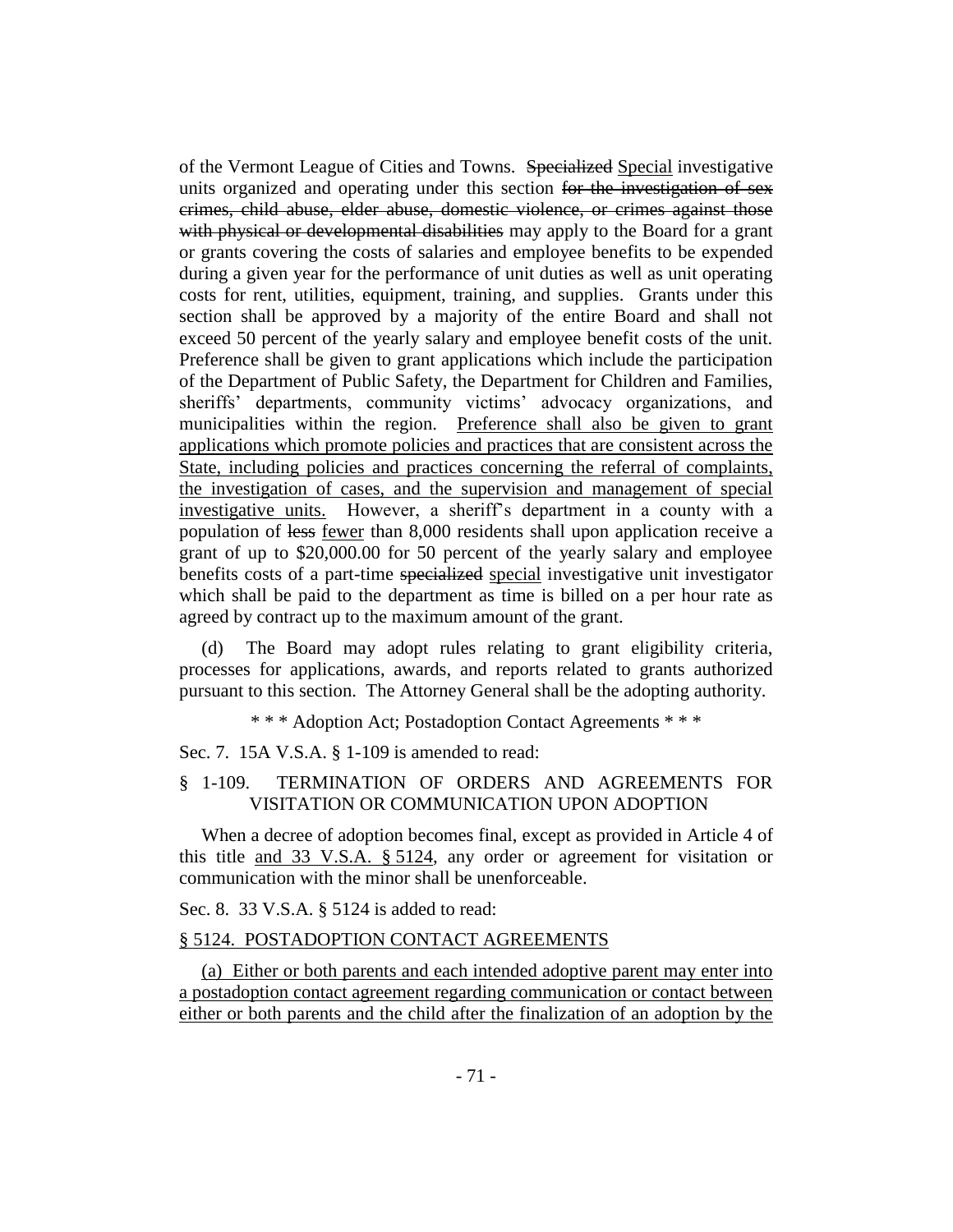intended adoptive parent or parents who are parties to the agreement. Such an agreement may be entered into if:

(1) the child is in the custody of the Department for Children and Families;

(2) an order terminating parental rights has not yet been entered; and

(3) either or both parents agree to a voluntary termination of parental rights, including an agreement in a case which began as an involuntary termination of parental rights.

(b) The Court may approve the postadoption contact agreement if it determines that the child's best interests will be served by postadoption communication or contact with either or both parents. In making a best interests determination, the Court may look to:

(1) the length of time that the child has been under the actual care, custody, and control of a person other than a parent;

(2) the desires of the child, the child's parents; and the child's intended adoptive parents;

(3) the child's relationship with and the interrelationships between the child's parents, the child's intended adoptive parents, the child's siblings, and any other person with a significant relationship with the child;

(4) the willingness of the parents to respect the bond between the child and the child's intended adoptive parents;

(5) the willingness of the intended adoptive parents to respect the bond between the child and the parents;

(6) the adjustment to the child's home, school, and community;

(7) any evidence of abuse or neglect of the child; and

(8) the recommendations of any guardian ad litem involved in the proceeding and the Department.

(c) Before the Court orders postadoption communication or contact, the Court must review all of the following, which will be made a part of the Court record:

(1) a sworn affidavit by the parties to the agreement which affirmatively states that the agreement was entered into knowingly and voluntarily and is not the product of coercion, fraud, or duress and that the parties have not relied on any representations other than those contained in the agreement;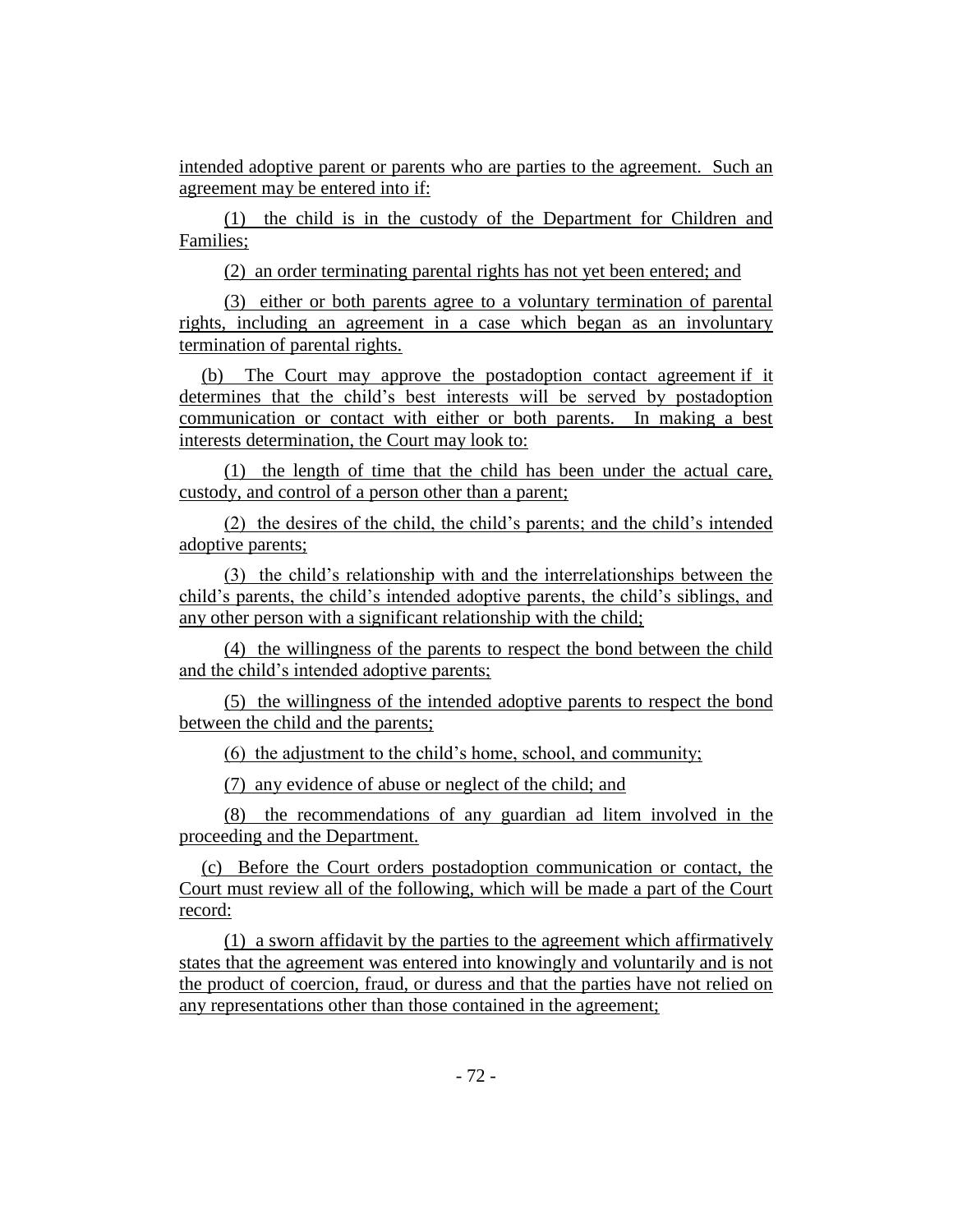(2) a written acknowledgment by each parent that the termination of parental rights is irrevocable, even if the intended adoption is not finalized, the adoptive parents do not abide by the postadoption contact agreement, or the adoption is later dissolved;

(3) an agreement to the postadoption contact or communication from the child to be adopted, if he or she is 14 years of age or older; and

(4) an agreement to the postadoption contact or communication in writing from the Department, the guardian ad litem, and the attorney for the child.

(d) A postadoption contact agreement must be in writing and signed by each parent and each intended adoptive parent entering into the agreement. There may be separate agreements for each parent. The agreement shall specify:

(1) the form of communication or contact to take place;

(2) the frequency of the communication or contact;

(3) if visits are agreed to, whether supervision shall be required, and if supervision is required, what type of supervision shall be required;

(4) if written communication or exchange of information is agreed upon, whether that will occur directly or through the Vermont Adoption Registry, set forth in 15A V.S.A. § 6-103;

(5) if the Adoption Registry shall act as an intermediary for written communication, that the signing parties will keep their addresses updated with the Adoption Registry;

(6) that failure to provide contact due to the child's illness or other good cause shall not constitute grounds for an enforcement proceeding;

(7) that the right of the signing parties to change their residence is not impaired by the agreement;

(8) an acknowledgment by the intended adoptive parents that the agreement grants either or both parents the right to seek to enforce the postadoption contact agreement;

(9) an acknowledgment that once the adoption is finalized, the court shall presume that the adoptive parent's judgment concerning the best interests of the child is correct;

(10) the finality of the termination of parental rights and of the adoption shall not be affected by implementation of the provisions of the postadoption contact agreement; and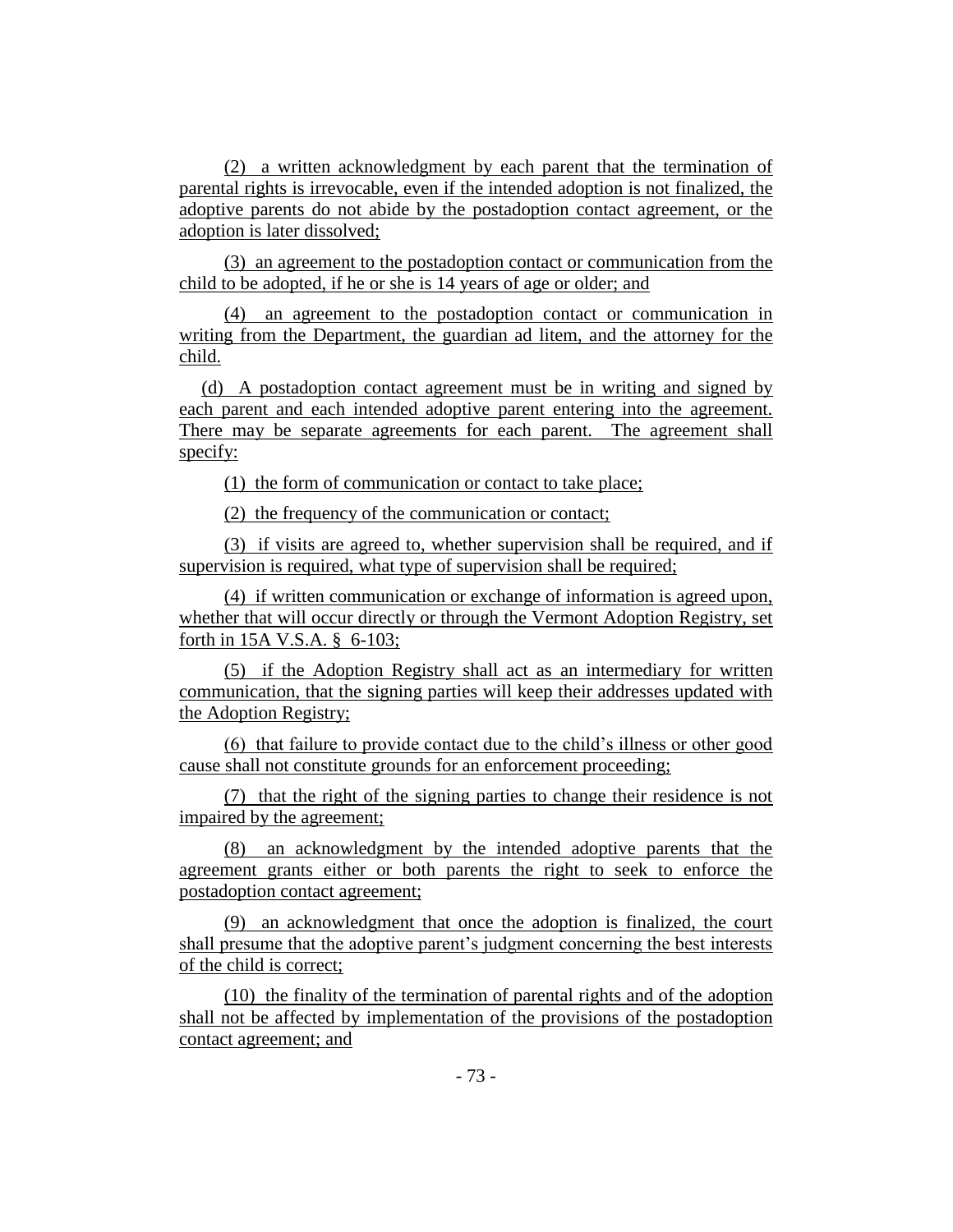(11) a disagreement between the parties or litigation brought to enforce or modify the agreement shall not affect the validity of the termination of parental rights or the adoption.

(e) A copy of the order approving the postadoption contact agreement and the postadoption contact agreement shall be filed with the Probate Division of the Superior Court with the petition to adopt filed under 15A V.S.A. Article 3, and, if the agreement specifies a role for the Adoption Registry, with the Registry.

(f) The order approving a postadoption contact agreement shall be a separate order from the final order terminating parental rights.

(g) The executed postadoption contact agreement shall become final upon legal finalization of an adoption under 15A V.S.A. Article 3.

Sec. 9. 15A V.S.A. Article 9 is added to read:

## ARTICLE 9. ENFORCEMENT, MODIFICATION, AND TERMINATION OF POSTADOPTION CONTACT AGREEMENTS

## § 9-101. ENFORCEMENT, MODIFICATION, AND TERMINATION OF POSTADOPTION CONTACT AGREEMENTS

(a) A postadoption contact agreement may be modified or terminated by agreement of the parties. The parties shall file the modified postadoption contact agreement with the Court that finalized the adoption. The Court shall review the modified agreement pursuant to the requirements of 33 V.S.A. § 5124(b), and, if approved, shall issue an order modifying the agreement.

(b) An adoptive parent may petition for review of a postadoption contact agreement entered into under 33 V.S.A. § 5124 if the adoptive parent believes the best interests of the child are being compromised by the terms of the agreement.

(c) A former parent may petition for enforcement of a postadoption contact agreement entered into under 33 V.S.A. § 5124 if the adoptive parent is not in compliance with the terms of the agreement.

(d) A disagreement between the parties or litigation brought to enforce or modify the agreement shall not affect the validity of the termination of parental rights or the adoption.

(e) The Court shall not act on a petition to modify or enforce the agreement unless the petitioner had in good faith participated or attempted to participate in mediation or alternative dispute resolution proceedings to resolve the dispute prior to bringing the petition for enforcement.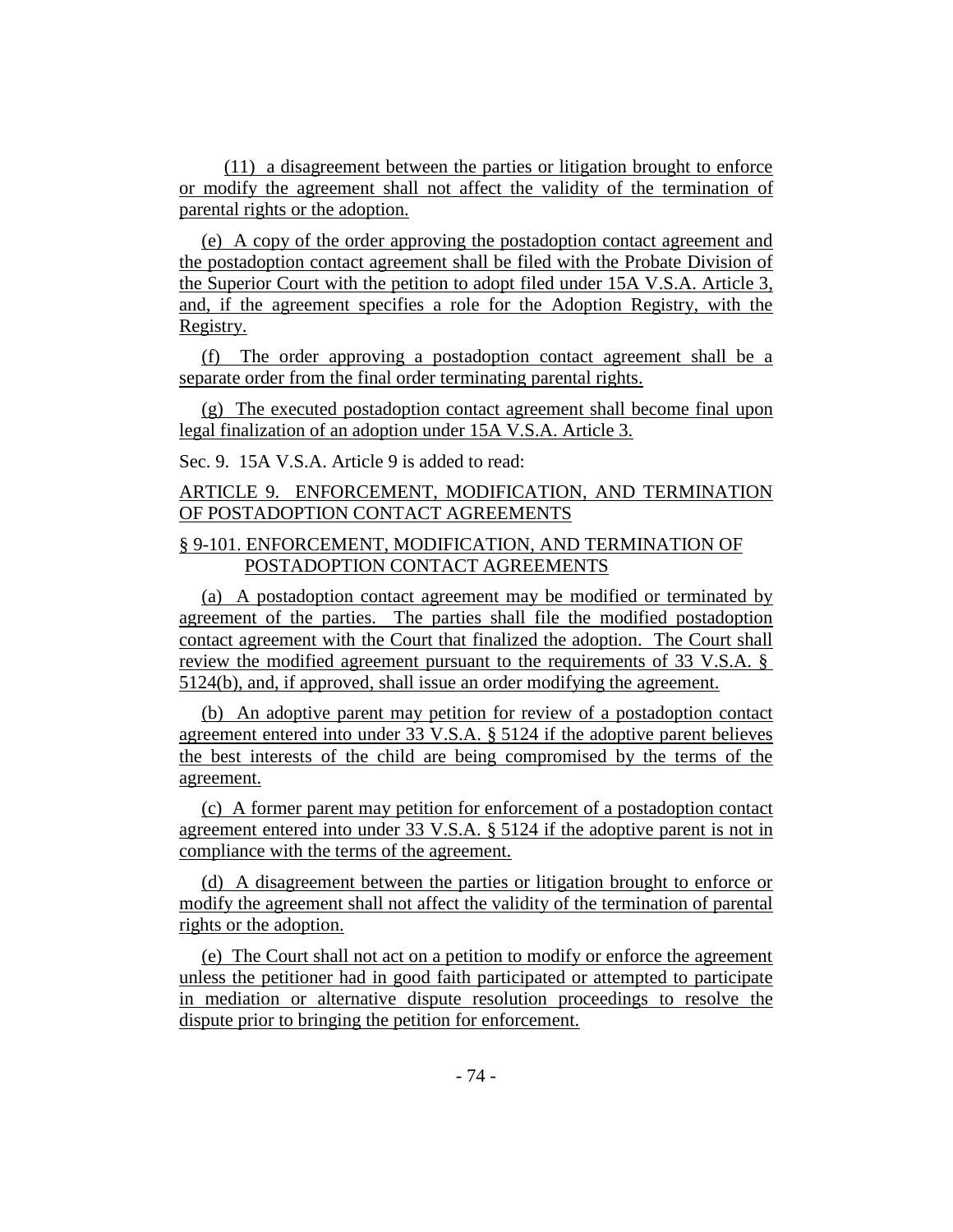(f) Parties to the proceeding shall be the individuals who signed the original agreement created under 33 V.S.A. § 5124. The adopted child, if 14 years of age or older, may also participate. The Department for Children and Families shall not be required to be a party to the proceeding and the Court shall not order further investigation or evaluation by the Department.

(g) The Court may order the communication or contact be terminated or modified if the Court deems such termination or modification to be in the best interests of the child. In making a best interests determination, the Court may consider:

(1) the protection of the physical safety of the adopted child or other members of the adoptive family, or the emotional well-being of the adopted child;

(2) whether enforcement of the agreement undermines the adoptive parent's parental authority; and

(3) whether, due to a change in circumstances, continued compliance with the agreement would be unduly burdensome to one or more of the parties.

(h) A Court-imposed modification of a previously approved agreement may limit, restrict, condition, or decrease contact between the former parents and the child, but in no event shall a Court-imposed modification serve to expand, enlarge, or increase the amount of contact between the birth parents and the child or place new obligations on the adoptive parents.

(i) No testimony or evidentiary hearing shall be required, although the Court may, in its discretion, hold a hearing. A hearing held to review an agreement for postadoption contact will be confidential. Documentary evidence or offers of proof may serve as the basis for the Court's decision regarding enforcement or modification of an agreement.

(j) In an action to enforce the agreement, the burden of proof shall be on the former parent to show by a preponderance of the evidence that enforcement of the agreement is in the best interests of the child.

(k) In an action to modify or terminate the agreement, the burden of proof shall be on the adoptive parent to show by clear and convincing evidence that the modification or termination of the agreement is in the best interests of the child.

(l) Failure to comply with the agreement or petitioning the Court to enforce, modify, or terminate an agreement shall not form the basis for an award of monetary damages.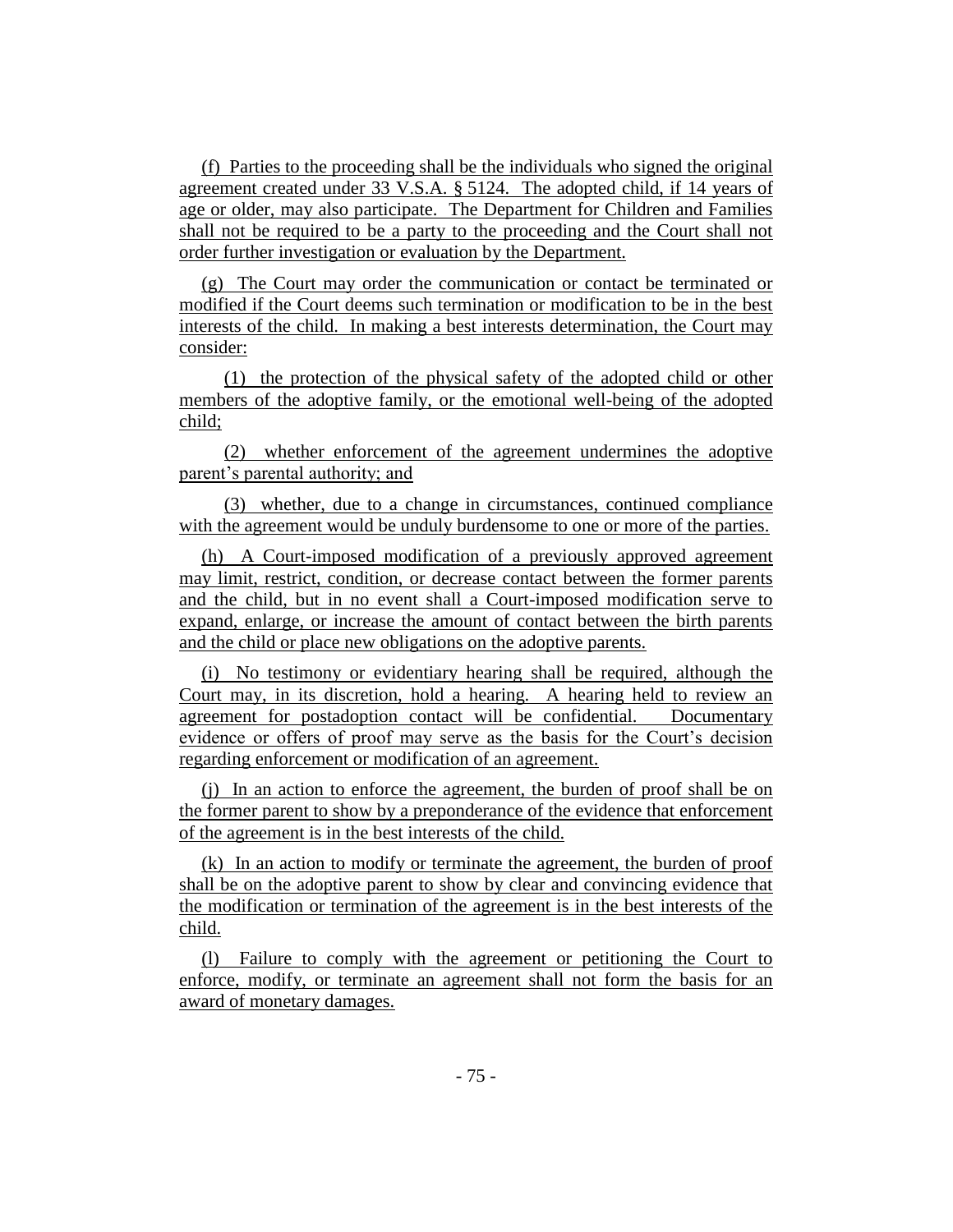(m) An agreement for postadoption contact or communication under 33 V.S.A. § 5124 shall cease to be enforceable on the date the adopted child turns 18 years of age, or upon dissolution of the adoption.

> \* \* \* Human Services; Child Welfare Services; Definitions; Investigations; Referral to Law Enforcement \* \* \*

Sec. 10. 33 V.S.A. § 4912 is amended to read:

#### § 4912. DEFINITIONS

As used in this subchapter:

(1) "Abused or neglected child" means a child whose physical health, psychological growth and development, or welfare is harmed or is at substantial risk of harm by the acts or omissions of his or her parent or other person responsible for the child's welfare. An "abused or neglected child" also means a child who is sexually abused or at substantial risk of sexual abuse by any person and a child who has died as a result of abuse or neglect.

\* \* \*

(11) "Physical injury" means death or permanent or temporary disfigurement or impairment of any bodily organ or function by other than accidental means any impairment of physical condition by other than accidental means.

\* \* \*

(14) "Risk of harm" means a significant danger that a child will suffer serious harm by other than by accidental means, which harm would be likely to cause serious physical injury, neglect, emotional maltreatment, or sexual abuse, including as the result of:

(A) the production or preproduction of methamphetamines when a child is actually present;

(B) leaving a child without developmentally appropriate supervision;

(C) not providing developmentally appropriate supervision or care for a child due to use of illegal substances, or misuse of prescription drugs or alcohol;

(D) failing to supervise appropriately a child in a situation in which drugs, alcohol, or drug paraphernalia are accessible to the child; and

(E) a registered sex offender or person substantiated for sexually abusing a child residing with or spending unsupervised time with a child.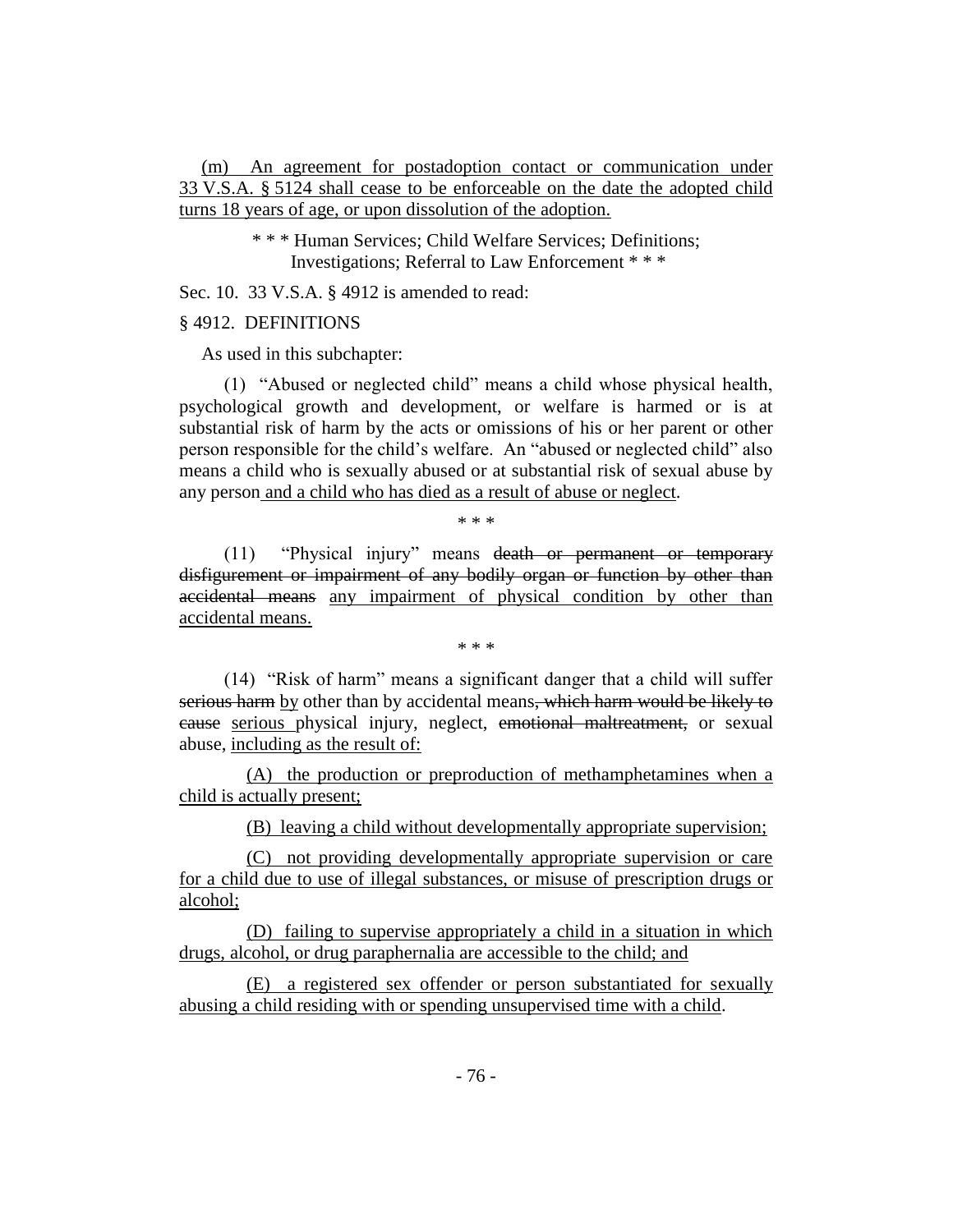$(15)(A)$  "Sexual abuse" consists of any act or acts by any person involving sexual molestation or exploitation of a child, including incest, prostitution, rape, sodomy, or any lewd and lascivious conduct involving a child. Sexual abuse also includes the aiding, abetting, counseling, hiring, or procuring of a child to perform or participate in any photograph, motion picture, exhibition, show, representation, or other presentation which, in whole or in part, depicts sexual conduct, sexual excitement, or sadomasochistic abuse involving a child means any conduct involving a child that constitutes a potential violation of:

(i) lewdness and prostitution in violation of 13 V.S.A. chapter 59;

(ii) human trafficking in violation of 13 V.S.A. chapter 60;

(iii) obscenity in violation of 13 V.S.A. chapter 63, except for violations of 13 V.S.A. § 2802b;

(iv) sexual exploitation of children in violation of 13 V.S.A. chapter 64; or

(v) sexual assault in violation of 13 V.S.A. chapter 72.

(B) In determining whether to accept a report as a valid allegation of sexual abuse pursuant to section 4915 of this title, or to take any other action, the Department need not establish every element of the crimes listed in subdivision (A), and need only establish that there is a valid allegation that the conduct described in the crimes listed in subdivision (A) is alleged to have occurred and that conduct involved a child.

\* \* \*

(17) "Serious physical injury" means, by other than accidental means:

(A) physical injury which creates any of the following:

(i) a substantial risk of death;

(ii) a substantial loss or impairment of the function of any bodily member or organ;

(iii) a substantial impairment of health; or

(iv) substantial disfigurement; or

(B) strangulation by intentionally impeding normal breathing or circulation of the blood by applying pressure on the throat or neck or by blocking the nose or mouth of another person.

Sec. 11. 33 V.S.A. § 4915b(e) is amended to read:

(e) The Department: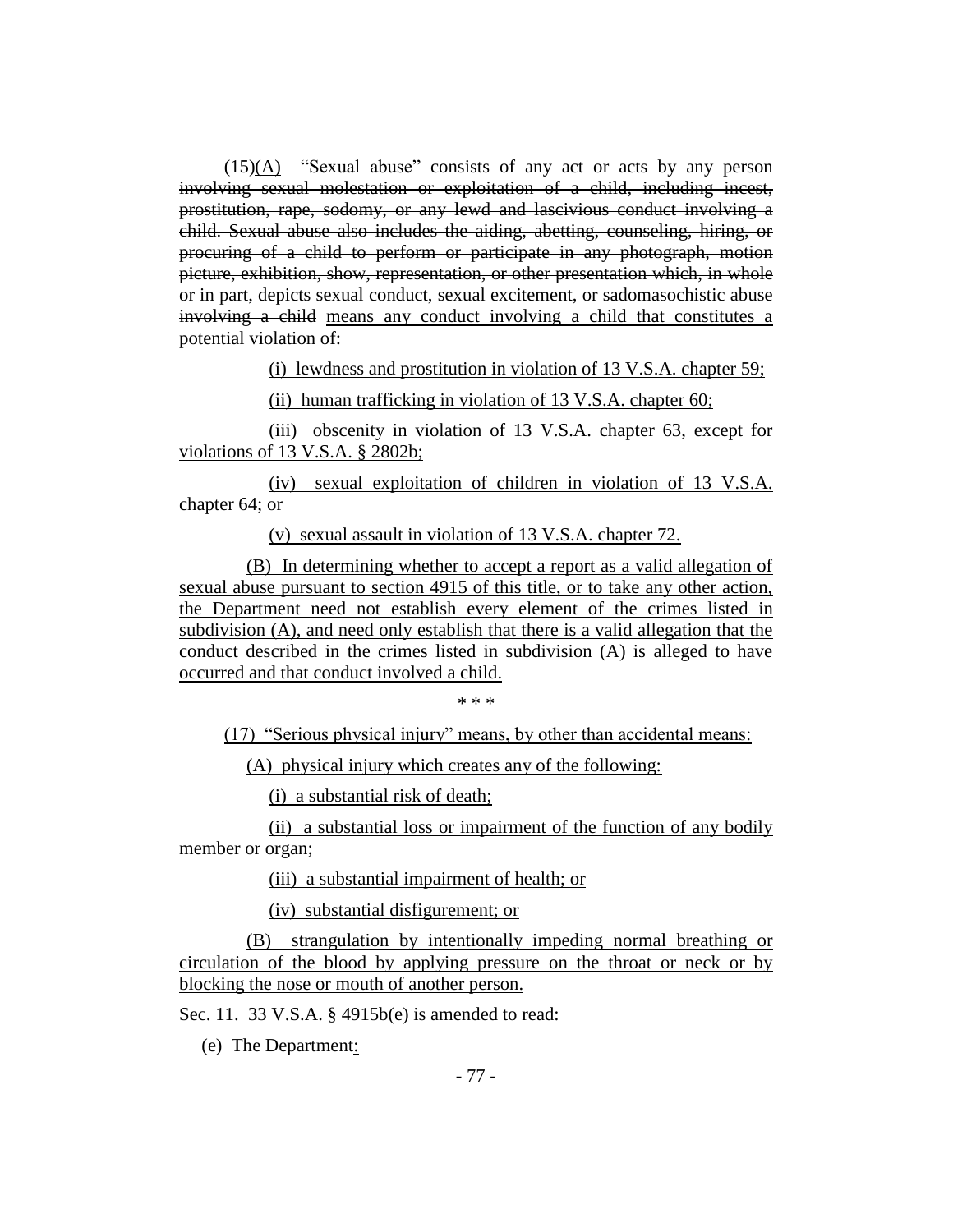(1) shall report to and request assistance from law enforcement in the following circumstances:

(1) investigations of child sexual abuse by an alleged perpetrator age 10 or older;

(2) investigations of serious physical abuse or neglect likely to result in criminal charges or requiring emergency medical care

(A) an incident in which a child suffers, by other than accidental means, serious bodily injury as defined in 13 V.S.A. § 1021; and

(B) potential violations of:

(i) 13 V.S.A. § 2602;

(ii) 13 V.S.A. chapter 60;

(iii) 13 V.S.A. chapter 64; and

(iv) 13 V.S.A. chapter 72; and

(3) may report to and request assistance from law enforcement when appropriate, including:

(A) an incident in which a child suffers:

(i) bodily injury, by other than accidental means, as defined in 13 V.S.A. § 1021; or

(ii) death; and

(B) potential violations of:

(i) 13 V.S.A. § 2601;

(ii) 13 V.S.A. § 2605;

(iii) 13 V.S.A. § 1304; and

(iv) 13 V.S.A. § 1304a.

(3)(C) situations potentially dangerous to the child or Department worker.

\* \* \*

\* \* \* Confidentiality \* \* \*

Sec. 12. 33 V.S.A. § 4913 is amended to read:

§ 4913. REPORTING CHILD ABUSE AND NEGLECT; REMEDIAL ACTION

\* \* \*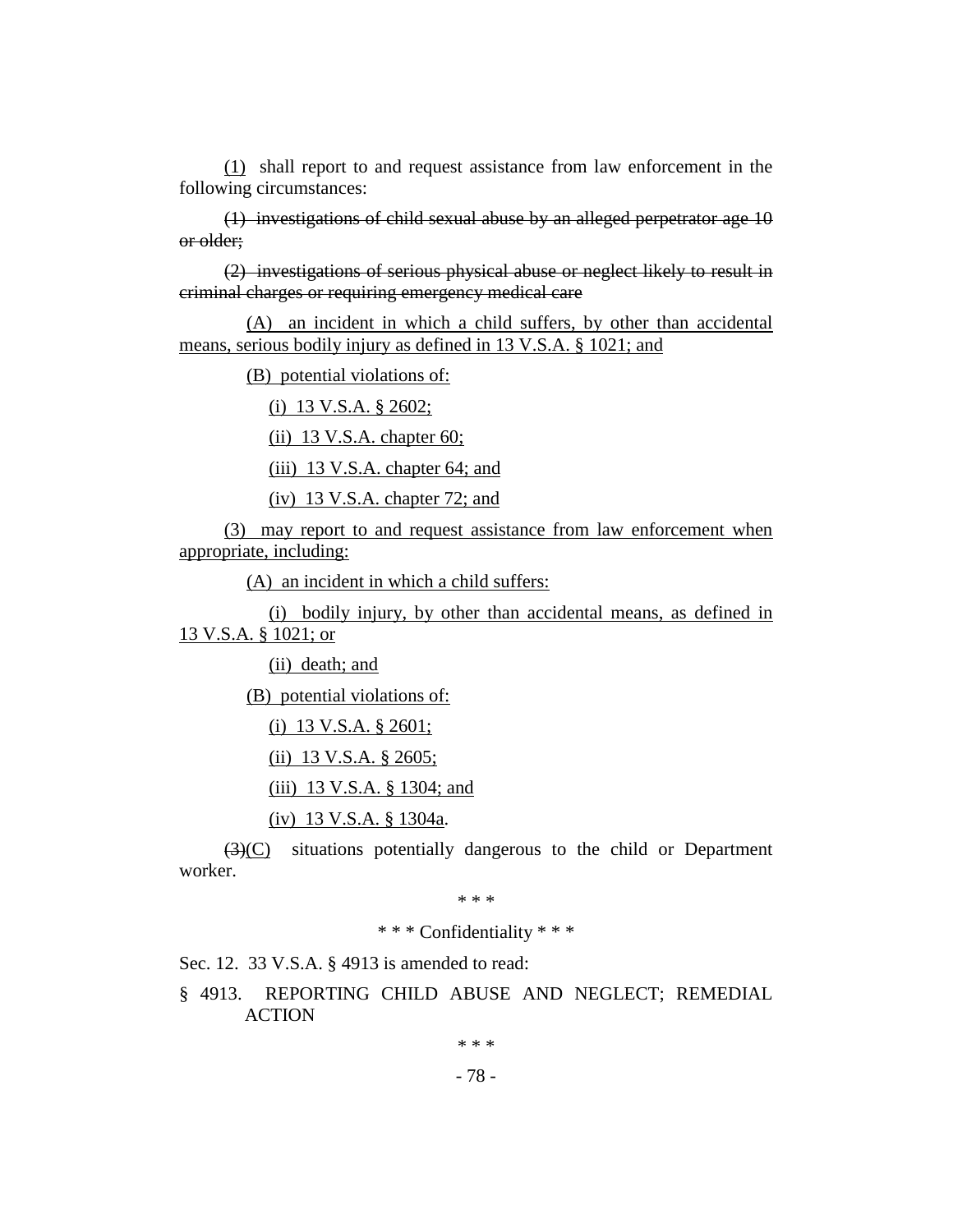(b)(1) The Commissioner shall inform the person who made the report under subsection (a) of this section:

 $\left(\frac{1}{A}\right)$  whether the report was accepted as a valid allegation of abuse or neglect;

 $(2)(B)$  whether an assessment was conducted and, if so, whether a need for services was found; and

 $(3)(C)$  whether an investigation was conducted and, if so, whether it resulted in a substantiation.

(2) Upon request, the Commissioner shall provide relevant information contained in the case records concerning a person's report to a person who:

(A) made the report under subsection (a) of this section; and

(B) is engaged in an ongoing working relationship with the child or family who is the subject of the report.

(3) Any information disclosed under this subsection (2) shall not be disseminated by the mandated reporter requesting the information. A person who intentionally violates the confidentiality provisions of this section shall be fined not more than \$2,000.00.

(4) In providing records under this subsection (2), the Department may withhold information that could compromise the safety of the reporter or the child or family who is the subject of the report.

\* \* \*

Sec. 13. 33 V.S.A. § 4921 is amended to read:

§ 4921. DEPARTMENT'S RECORDS OF ABUSE AND NEGLECT

(a) The Commissioner shall maintain all records of all investigations, assessments, reviews, and responses initiated under this subchapter. The Department may use and disclose information from such records in the usual course of its business, including to assess future risk to children, to provide appropriate services to the child or members of the child's family, or for other legal purposes.

(b) The Commissioner shall promptly inform the parents, if known, or guardian of the child that a report has been accepted as a valid allegation pursuant to subsection 4915(b) of this title and the Department's response to the report. The Department shall inform the parent or guardian of his or her ability to request records pursuant to subsection (c) of this section. This section shall not apply if the parent or guardian is the subject of the investigation.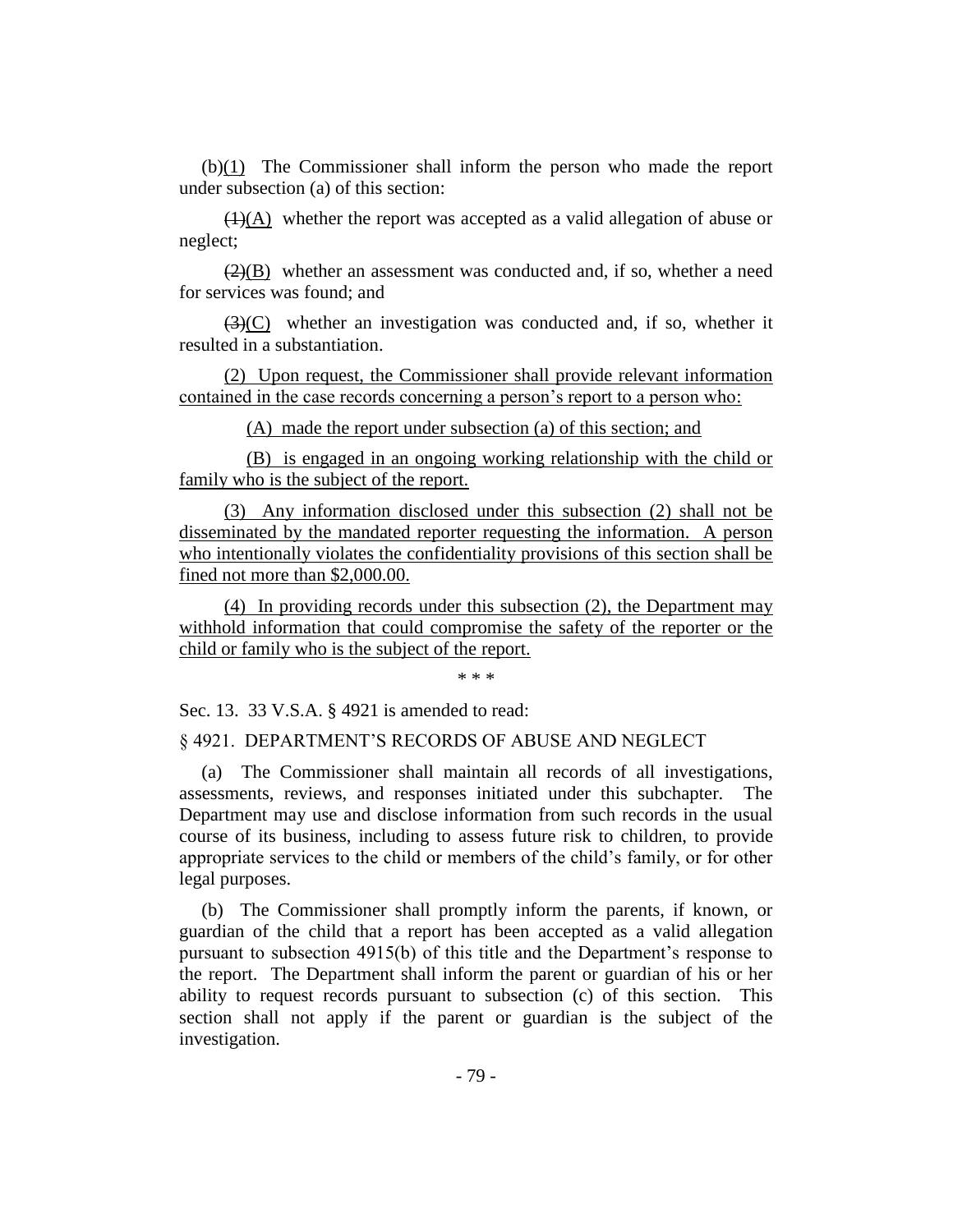(c) Upon request, the redacted investigation file shall be disclosed to:

(1) the child's parents, foster parent, or guardian, absent good cause shown by the Department, provided that the child's parent, foster parent, or guardian is not the subject of the investigation; and

(2) the person alleged to have abused or neglected the child, as provided for in subsection 4916a(d) of this title.

(d) Upon request, Department records created under this subchapter shall be disclosed to:

(1) the  $\epsilon$  court, parties to the juvenile proceeding, and the child's guardian ad litem if there is a pending juvenile proceeding or if the child is in the custody of the Commissioner;

(2) the Commissioner or person designated by the Commissioner to receive such records;

(3) persons assigned by the Commissioner to conduct investigations; and

(4) law enforcement officers engaged in a joint investigation with the Department, an assistant attorney general Assistant Attorney General, or a state's attorney; State's Attorney.

(5) other State agencies conducting related inquiries or proceedings; and

(6) a Probate Division of the Superior Court involved in guardianship proceedings. The Probate Division of the Superior Court shall provide a copy of the record to the respondent, the respondent's attorney, the petitioner, the guardian upon appointment, and any other individual, including the proposed guardian, determined by the Court to have a strong interest in the welfare of the respondent.

(e)(1) Upon request, relevant Department records created under this subchapter may shall be disclosed to:

(A) service providers working with a person or child who is the subject of the report; and A person, agency, or organization, including a multidisciplinary team empaneled under section 4917 of this title, authorized to diagnose, care for, treat, or supervise a child or family who is the subject of a report or record created under this subchapter, or who is responsible for the child's health or welfare.

(B) Health and mental health care providers working directly with the child or family who is the subject of the report or record.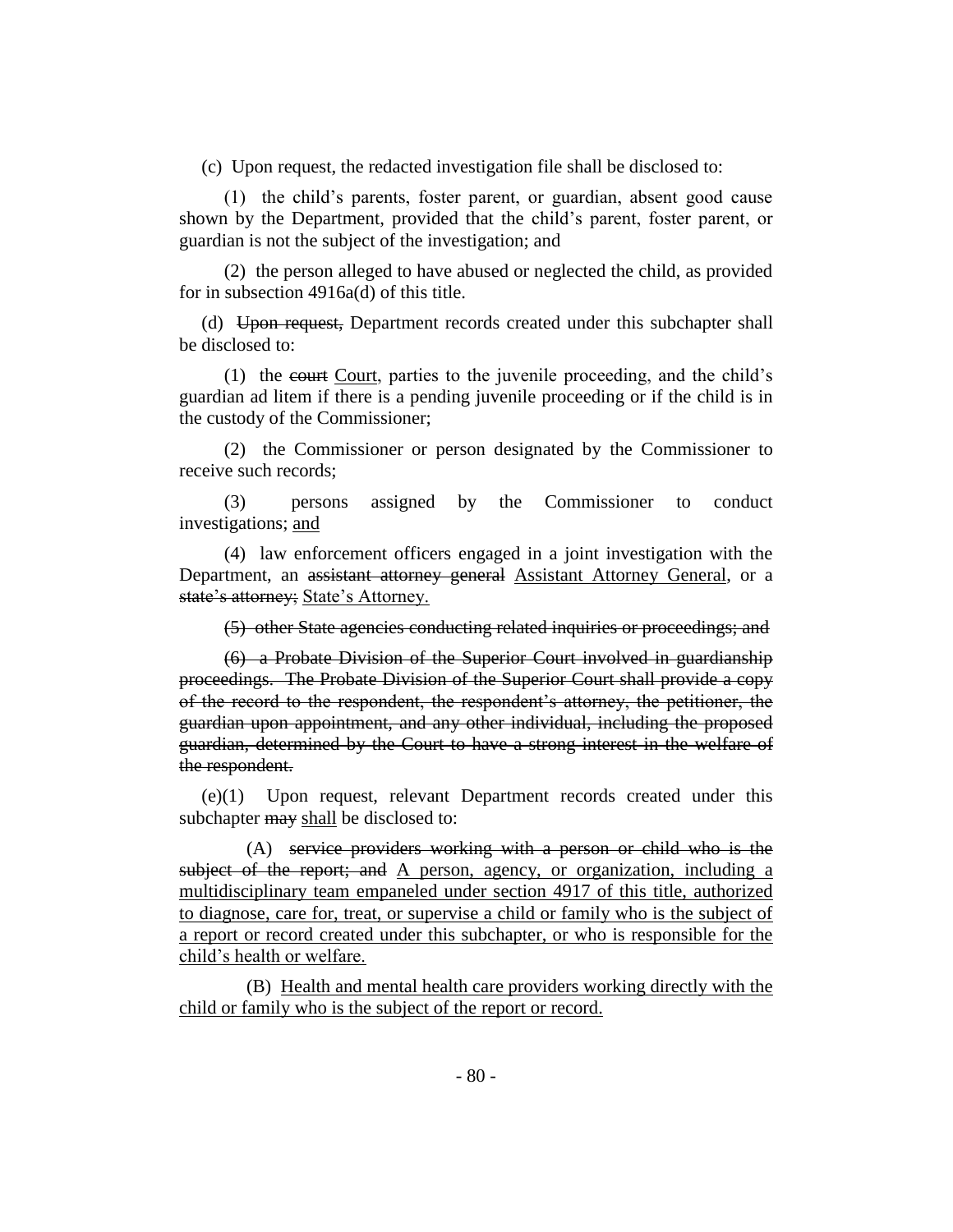(C) Educators working directly with the child or family who is the subject of the report or record.

(D) Licensed or approved foster care givers for the child.

(E) Mandated reporters as defined by section 4913 of this subchapter, making a report in accordance with the provisions of section 4914 of this subchapter and engaging in an ongoing working relationship with the child or family who is the subject of the report.

(F) Other State agencies conducting related inquiries or proceedings.

(G) The Child Protection Advocate appointed under section 8001 of this title.

(H) A Probate Division of the Superior Court involved in guardianship proceedings. The Probate Division of the Superior Court shall provide a copy of the record to the respondent, the respondent's attorney, the petitioner, the guardian upon appointment, and any other individual, including the proposed guardian, determined by the Court to have a strong interest in the welfare of the respondent.

(I) other Other governmental entities for purposes of child protection.

(2) Determinations of relevancy shall be made by the Department. In providing records under this subsection (e), the Department may withhold information that could compromise the safety of the reporter or the child or family who is the subject of the report.

(3) In providing information under this section, the Department may also provide other records related to its child protection activities for the child.

(f) Any records or reports disclosed under this section and information relating to the contents of those records or reports shall not be disseminated by the receiving persons or agencies to any persons or agencies, other than to those persons or agencies authorized to receive information pursuant to this section. A person who intentionally violates the confidentiality provisions of this section shall be fined not more than \$2,000.00.

Sec. 14. 33 V.S.A. § 5110 is amended to read:

#### § 5110. CONDUCT OF HEARINGS

(a) Hearings under the juvenile judicial proceedings chapters shall be conducted by the Court without a jury and shall be confidential.

(b) The general public shall be excluded from hearings under the juvenile judicial proceedings chapters, and only the parties, their counsel, witnesses, persons accompanying a party for his or her assistance, and such other persons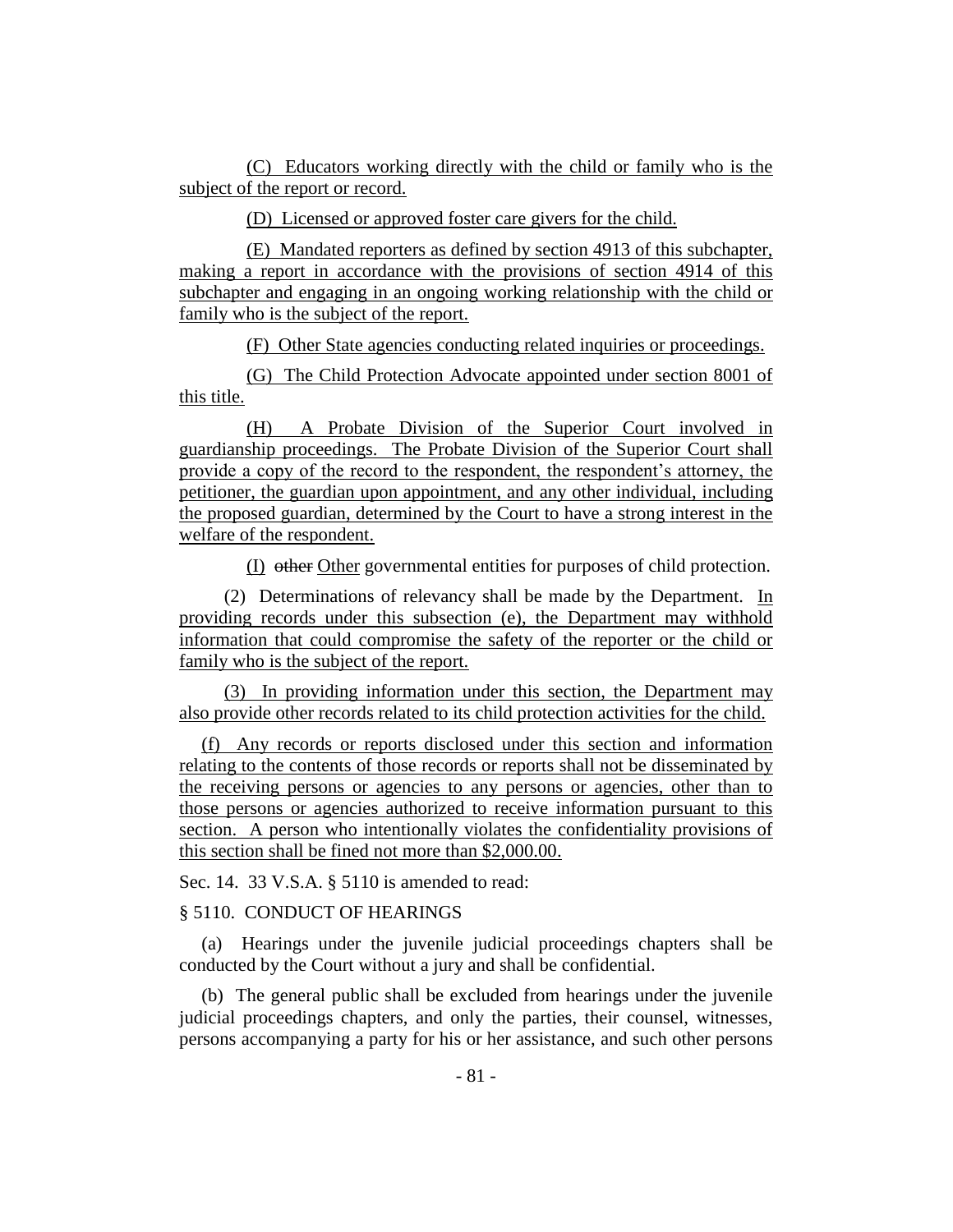as the Court finds to have a proper interest in the case or in the work of the Court, including a foster parent or a representative of a residential program where the child resides, may be admitted by the Court. An individual without party status seeking inclusion in the hearing may petition the Court for admittance by filing a request with the clerk of the Court. This subsection shall not prohibit a victim's exercise of his or her rights under sections 5233 and 5234 of this title, and as otherwise provided by law.

(c) There shall be no publicity given by any person to any proceedings under the authority of the juvenile judicial proceedings chapters except with the consent of the child, the child's guardian ad litem, and the child's parent, guardian, or custodian. A person who violates this provision may be subject to contempt proceedings pursuant to Rule 16 of the Vermont Rules for Family Proceedings.

\* \* \* Juvenile Proceedings; General Provisions; Children in Need of Care or Supervision; Request for an Emergency Care Order \* \* \*

Sec. 15. 33 V.S.A. § 5302 is amended to read:

#### § 5302. REQUEST FOR EMERGENCY CARE ORDER

(a) If an officer takes a child into custody pursuant to subdivision section 5301( $\leftrightarrow$ ) or  $\leftrightarrow$  of this title, the officer shall immediately notify the child's custodial parent, guardian, or custodian and release the child to the care of the child's custodial parent, guardian, or custodian unless the officer determines that the child's immediate welfare requires the child's continued absence from the home.

(b) If the officer determines that the child's immediate welfare requires the child's continued absence from the home, the officer shall:

(1) Remove The officer shall remove the child from the child's surroundings, contact the Department, and deliver the child to a location designated by the Department. The Department shall have the authority to make reasonable decisions concerning the child's immediate placement, safety, and welfare pending the issuance of an emergency care order.

(2) Prepare The officer or a social worker employed by the Department for Children and Families shall prepare an affidavit in support of a request for an emergency care order and provide the affidavit to the State's Attorney. The affidavit shall include: the reasons for taking the child into custody; and to the degree known, potential placements with which the child is familiar; the names, addresses, and telephone number of the child's parents, guardian, custodian, or care provider; the name, address, and telephone number of any relative who has indicated an interest in taking temporary custody of the child.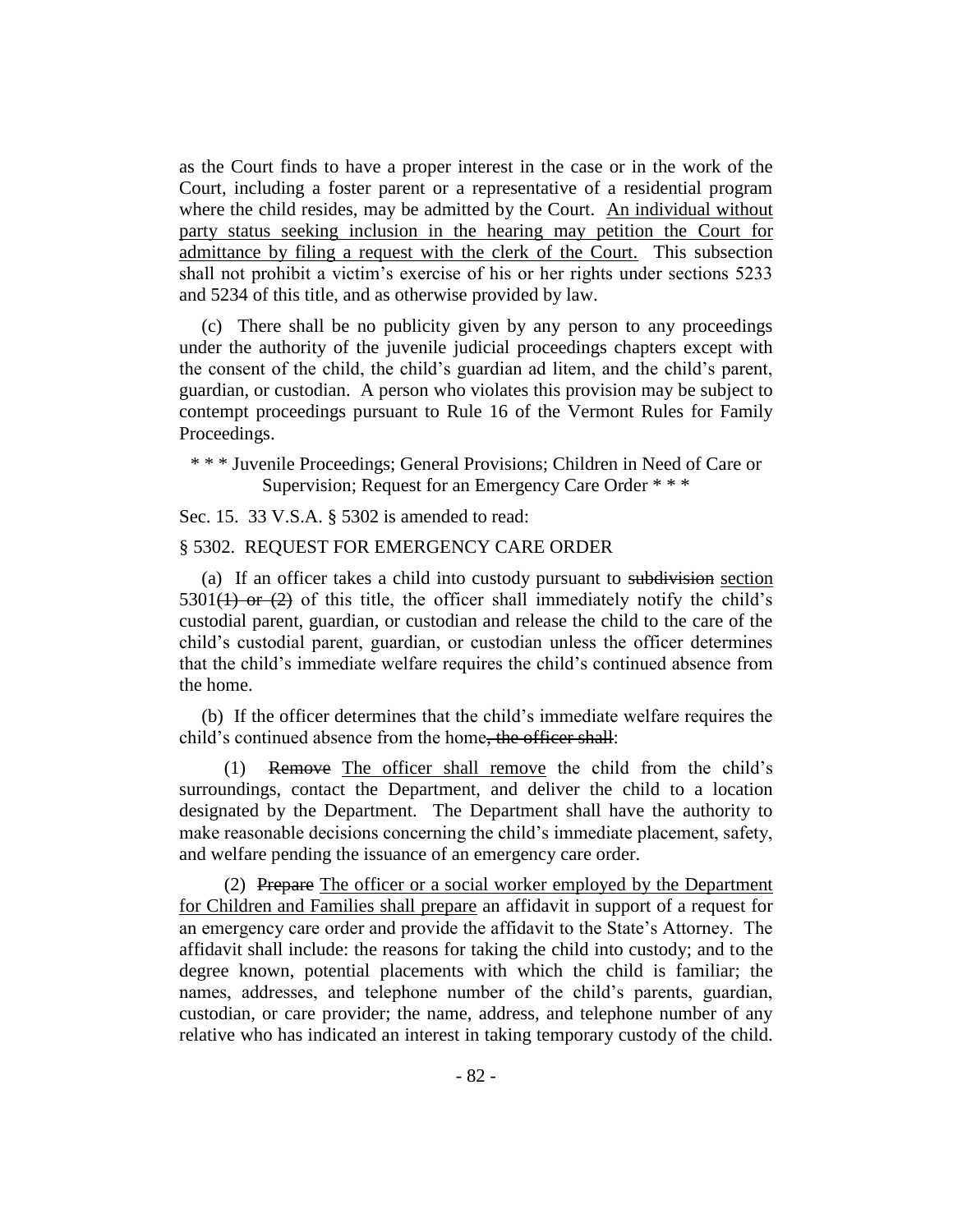The officer or social worker shall contact the Department and the Department may prepare an affidavit as a supplement to the affidavit of the law enforcement officer or social worker if the Department has additional information with respect to the child or the family.

\* \* \*

\* \* \* Temporary Care Order; Custody \* \* \*

Sec. 16. 33 V.S.A. § 5308 is amended to read:

#### § 5308. TEMPORARY CARE ORDER

(a) The Court shall order that legal custody be returned to the child's custodial parent, guardian, or custodian unless the Court finds by a preponderance of the evidence that a return home would be contrary to the best interests of the child's welfare child because any one of the following exists:

(1) A return of legal custody could result in substantial danger to the physical health, mental health, welfare, or safety of the child.

(2) The child or another child residing in the same household has been physically or sexually abused by a custodial parent, guardian, or custodian, or by a member of the child's household, or another person known to the custodial parent, guardian, or custodian.

(3) The child or another child residing in the same household is at substantial risk of physical or sexual abuse by a custodial parent, guardian, or custodian, or by a member of the child's household, or another person known to the custodial parent, guardian, or custodian. It shall constitute prima facie evidence that a child is at substantial risk of being physically or sexually abused if:

(A) a custodial parent, guardian, or custodian receives actual notice that a person has committed or is alleged to have committed physical or sexual abuse against a child; and

(B) a custodial parent, guardian, or custodian knowingly or recklessly allows the child to be in the physical presence of the alleged abuser after receiving such notice.

(4) The custodial parent, guardian, or guardian has abandoned the child.

(5) The child or another child in the same household has been neglected and there is substantial risk of harm to the child who is the subject of the petition.

(b) Upon a finding that any of the conditions set forth in subsection (a) of this section exists a return home would be contrary to the best interests of the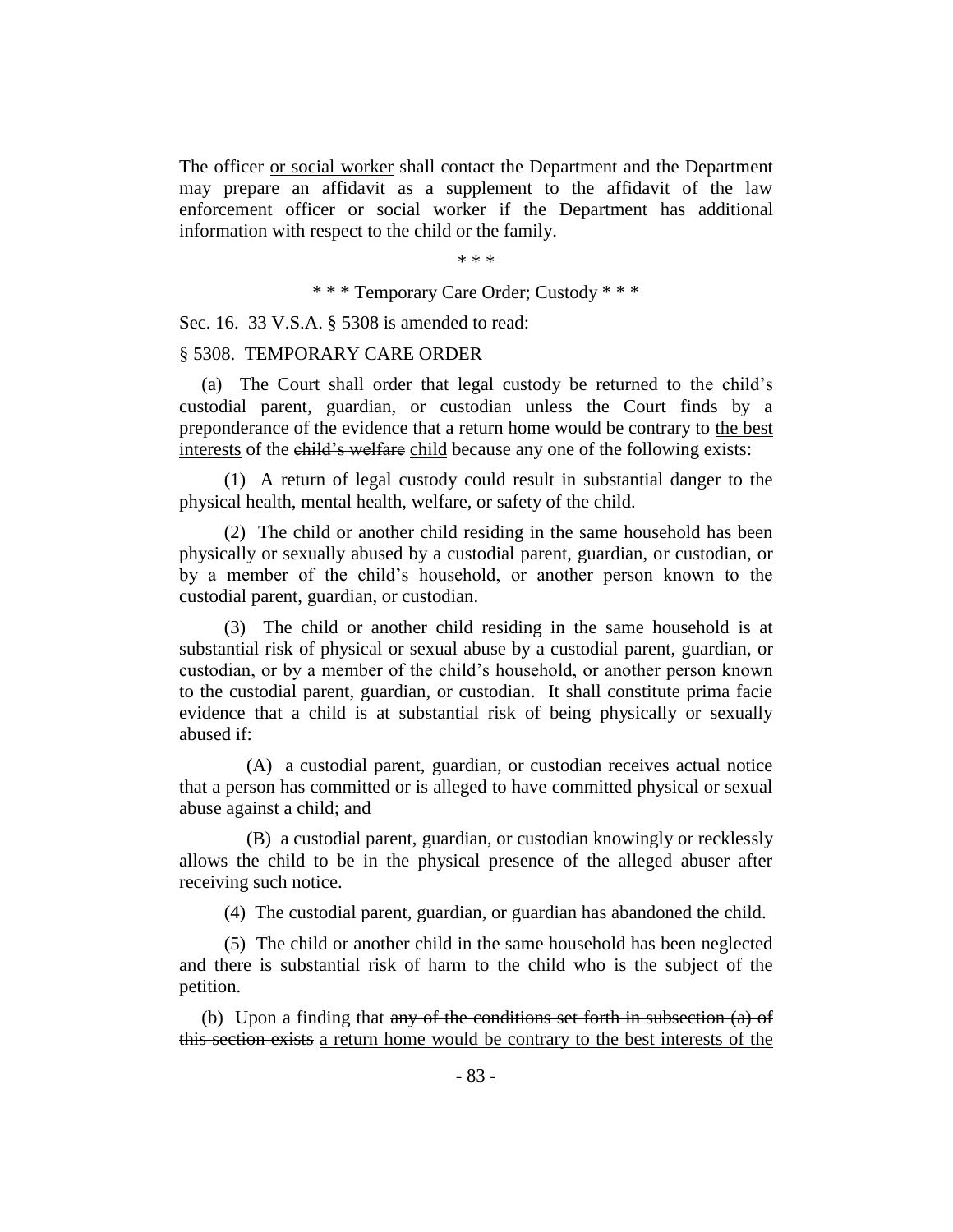child, the Court may issue such temporary orders related to the legal custody of the child as it deems necessary and sufficient to protect the welfare and safety of the child, including, in order of preference:

(1) A a conditional custody order returning legal custody of the child to the custodial parent, guardian, or custodian, noncustodial parent, relative, or a person with a significant relationship with the child, subject to such conditions and limitations as the Court may deem necessary and sufficient to protect the child.;

 $(2)(A)$  An order transferring temporary legal custody to a noncustodial parent. Provided that parentage is not contested, upon a request by a noncustodial parent for temporary legal custody and a personal appearance of the noncustodial parent, the noncustodial parent shall present to the Court a care plan that describes the history of the noncustodial parent's contact with the child, including any reasons why contact did not occur, and that addresses:

(i) the child's need for a safe, secure, and stable home;

(ii) the child's need for proper and effective care and control; and

(iii) the child's need for a continuing relationship with the custodial parent, if appropriate.

(B) The Court shall consider court orders and findings from other proceedings related to the custody of the child.

(C) The Court shall transfer legal custody to the noncustodial parent unless the Court finds by a preponderance of the evidence that the transfer would be contrary to the child's welfare because any of the following exists:

(i) The care plan fails to meet the criteria set forth in subdivision  $(2)$ (A) of this subsection.

(ii) Transferring temporary legal custody of the child to the noncustodial parent could result in substantial danger to the physical health, mental health, welfare, or safety of the child.

(iii) The child or another child residing in the same household as the noncustodial parent has been physically or sexually abused by the noncustodial parent or a member of the noncustodial parent's household, or another person known to the noncustodial parent.

(iv) The child or another child residing in the same household as the noncustodial parent is at substantial risk of physical or sexual abuse by the noncustodial parent or a member of the noncustodial parent's household, or another person known to the noncustodial parent. It shall constitute prima facie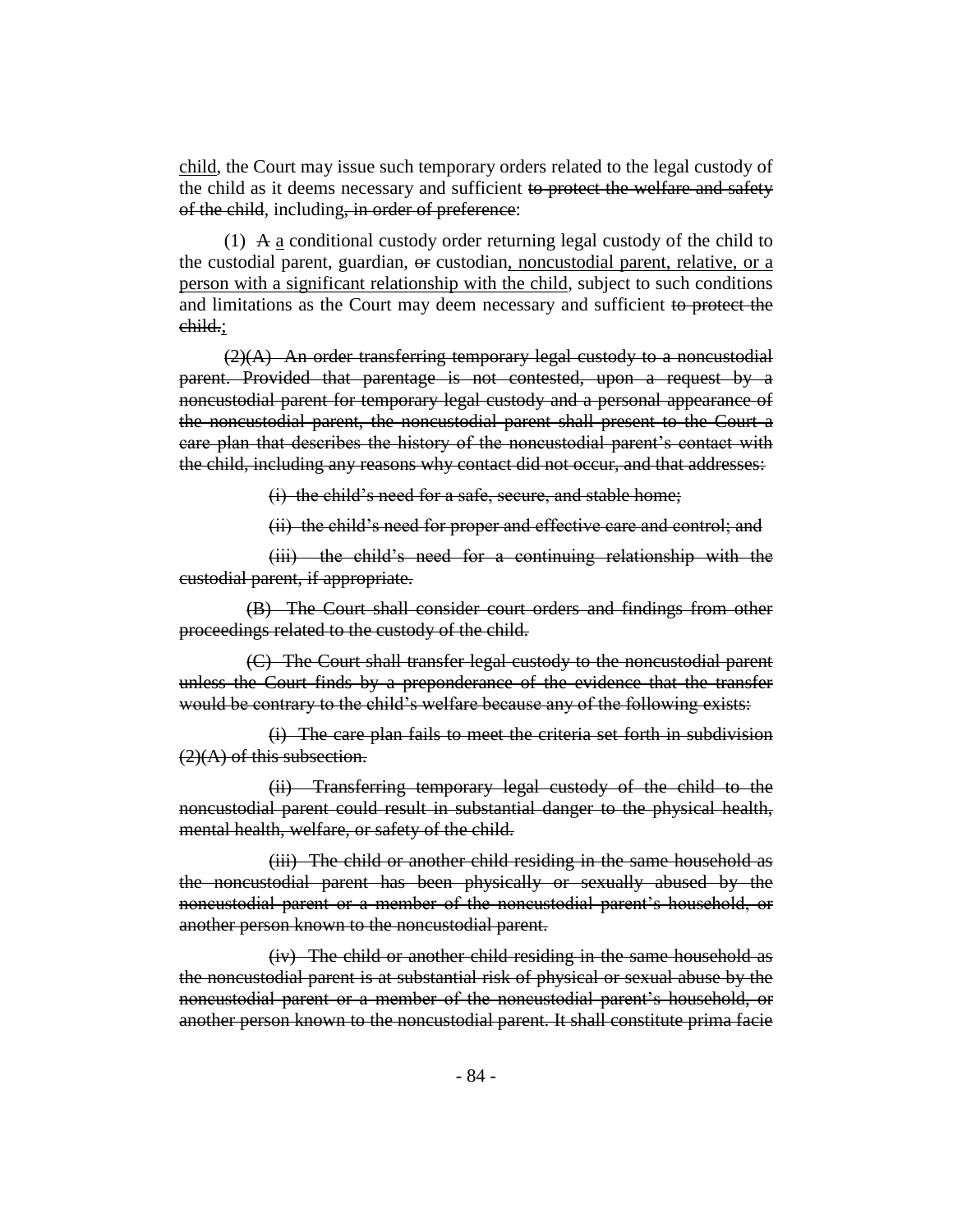evidence that a child is at substantial risk of being physically or sexually abused if:

(I) a noncustodial parent receives actual notice that a person has committed or is alleged to have committed physical or sexual abuse against a child; and

(II) the noncustodial parent knowingly or recklessly allows the child to be in the physical presence of the alleged abuser after receiving such notice.

(v) The child or another child in the noncustodial parent's household has been neglected, and there is substantial risk of harm to the child who is the subject of the petition.

(D) If the noncustodial parent's request for temporary custody is contested, the Court may continue the hearing and place the child in the temporary custody of the Department, pending further hearing and resolution of the custody issue. Absent good cause shown, the Court shall hold a further hearing on the issue within 30 days.

(3) An order transferring temporary legal custody of the child to a relative, provided:

(A) The relative seeking legal custody is a grandparent, greatgrandparent, aunt, great-aunt, uncle, great-uncle, stepparent, sibling, or step-sibling of the child.

(B) The relative is suitable to care for the child. In determining suitability, the Court shall consider the relationship of the child and the relative and the relative's ability to:

(i) Provide a safe, secure, and stable environment.

(ii) Exercise proper and effective care and control of the child.

(iii) Protect the child from the custodial parent to the degree the Court deems such protection necessary.

(iv) Support reunification efforts, if any, with the custodial parent.

(v) Consider providing legal permanence if reunification fails.

(2) an order transferring temporary legal custody of the child to a noncustodial parent or to a relative;

(3) an order transferring temporary legal custody of the child to a person with a significant relationship with the child; or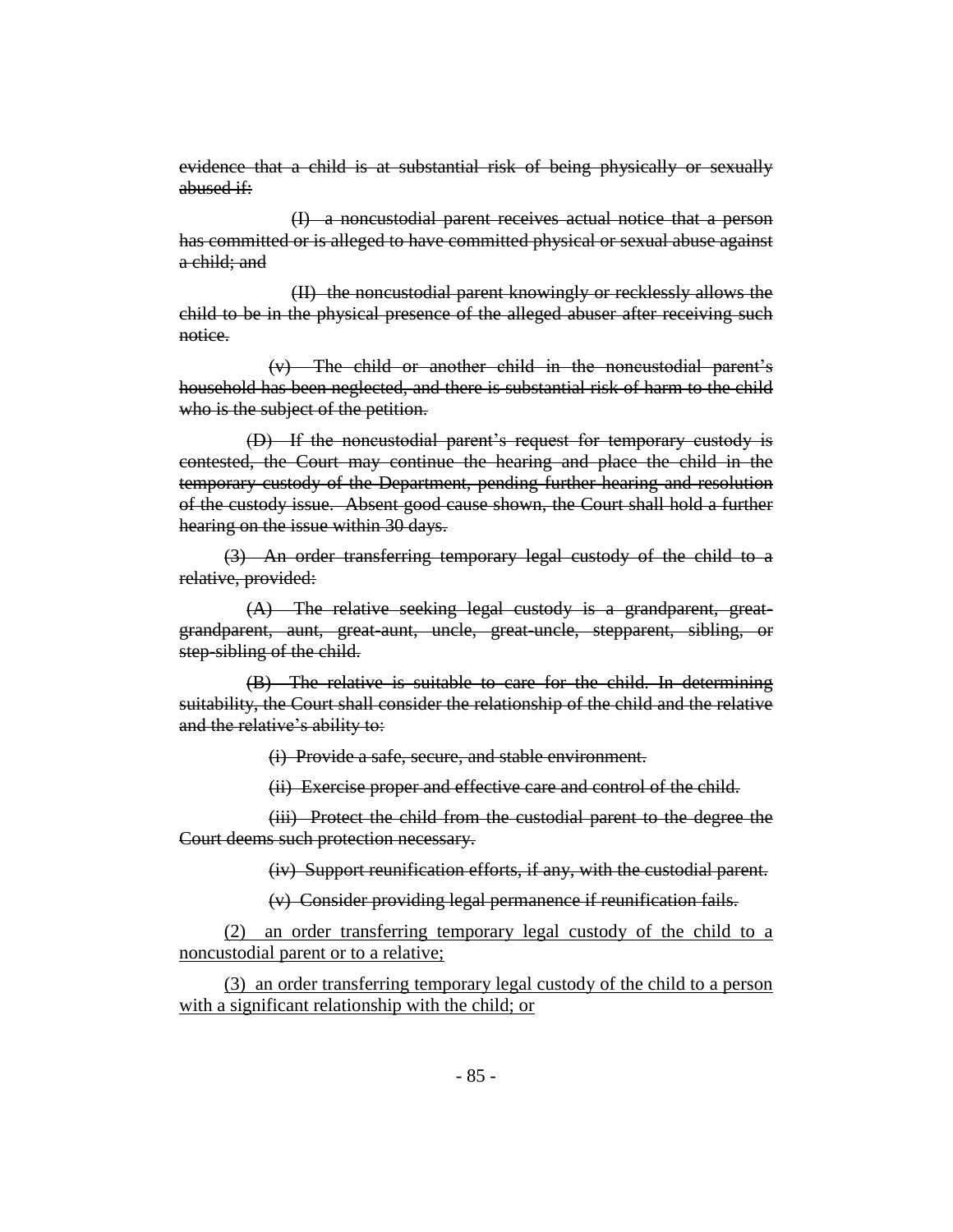(4) an order transferring temporary legal custody of the child to the Commissioner.

 $\left(\frac{f(x)}{c}\right)$ . The Court shall consider orders and findings from other proceedings relating to the custody of the child, the child's siblings, or children of any adult in the same household as the child.

(d) In considering the suitability of a relative under this subdivision  $(3)$  an order under subsection (b) of this section, the Court may order the Department to conduct an investigation of a person seeking custody of the child, and the suitability of that person's home, and file a written report of its findings with the Court. The Court may place the child in the temporary custody of the Department Commissioner, pending such investigation.

(4) A temporary care order transferring temporary legal custody of the child to a relative who is not listed in subdivision  $(3)(A)$  of this subsection or a person with a significant relationship with the child, provided that the criteria in subdivision (3)(B) of this subsection are met. The Court may make such orders as provided in subdivision  $(3)(C)$  of this subsection to determine suitability under this subdivision.

(5) A temporary care order transferring temporary legal custody of the child to the Commissioner.

 $(e)(e)$  If the Court transfers legal custody of the child, the Court shall issue a written temporary care order.

(1) The order shall include:

(A)  $\alpha$  A finding that remaining in the home is contrary to the child's welfare best interests of the child and the facts upon which that finding is based; and.

(B)  $a \Delta$  finding as to whether reasonable efforts were made to prevent unnecessary removal of the child from the home. If the Court lacks sufficient evidence to make findings on whether reasonable efforts were made to prevent the removal of the child from the home, that determination shall be made at the next scheduled hearing in the case but, in any event, no later than 60 days after the issuance of the initial order removing a child from the home.

(2) The order may include other provisions as may be necessary for the protection and welfare in the best interests of the child, such as including:

(A) establishing parent-child contact under such and terms and conditions as are necessary for the protection of the child. and terms and conditions for that contact;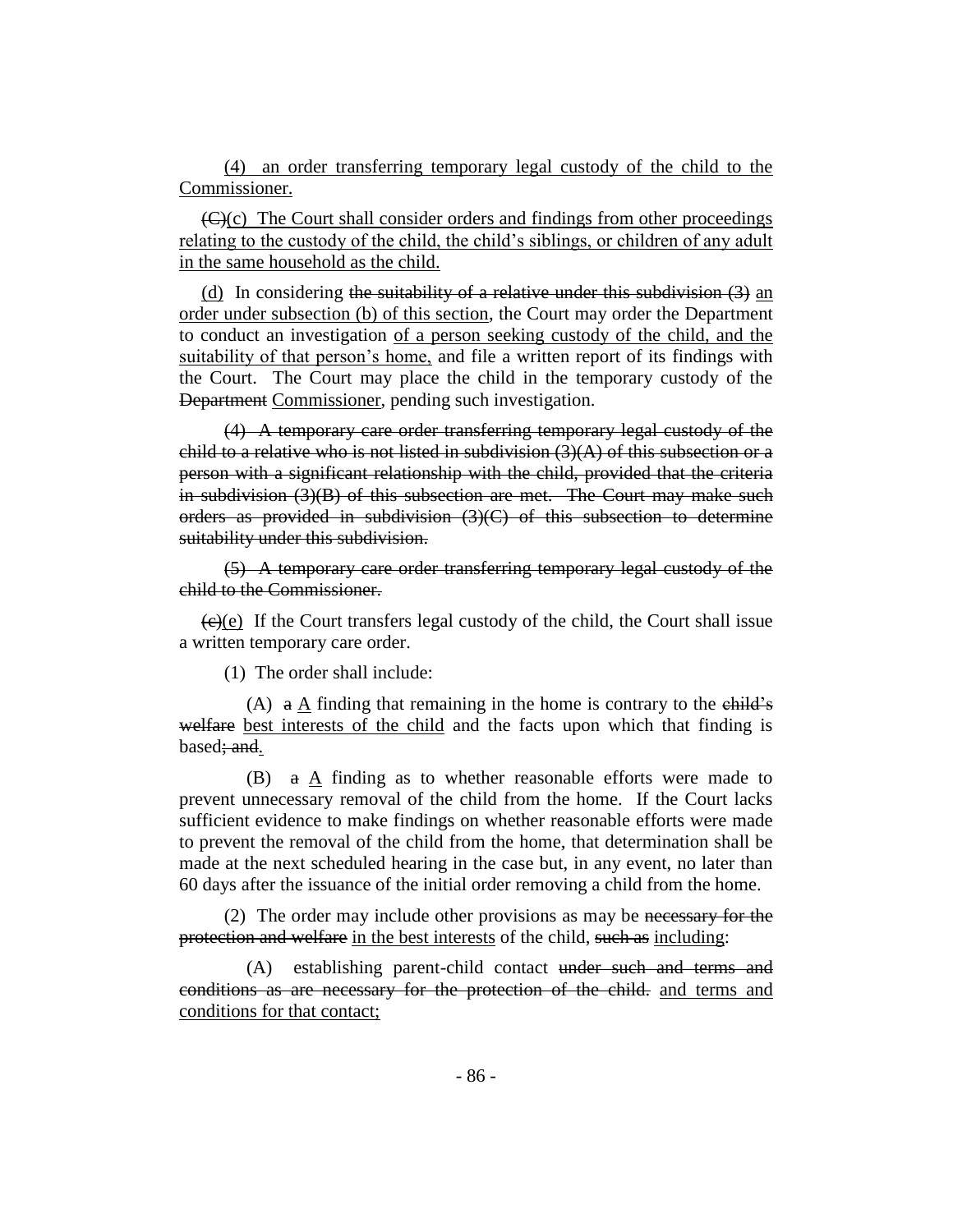(B) requiring the Department to provide the child with services, if legal custody of the child has been transferred to the Commissioner;

(C) requiring the Department to refer a parent for appropriate assessments and services, including a consideration of the needs of children and parents with disabilities, provided that the child's needs are given primary consideration;

(D) requiring genetic testing if parentage of the child is at issue;

(E) requiring the Department to make diligent efforts to locate the noncustodial parent;

(F) requiring the custodial parent to provide the Department with names of all potential noncustodial parents and relatives of the child; and

(G) establishing protective supervision and requiring the Department to make appropriate service referrals for the child and the family, if legal custody is transferred to an individual other than the Commissioner.

(3) In his or her discretion, the Commissioner may provide assistance and services to children and families to the extent that funds permit, notwithstanding subdivision (2)(B) of this subsection.

(d) If a party seeks to modify a temporary care order in order to transfer legal custody of a child from the Commissioner to a relative or a person with a significant relationship with the child, the relative shall be entitled to preferential consideration under subdivision (b)(3) of this section, provided that a disposition order has not been issued and the motion is filed within 90 days of the date that legal custody was initially transferred to the Commissioner.

> \* \* \* Legislature; Establishing a Joint Legislative Child Protection Oversight Committee \* \* \*

Sec. 17. JOINT LEGISLATIVE CHILD PROTECTION OVERSIGHT **COMMITTEE** 

(a) Creation. There is created a Joint Legislative Child Protection Oversight Committee.

(b) Membership. The Committee shall be composed of the following 10 members, who shall be appointed each biennial session of the General Assembly:

(1) Five current members of the House of Representatives, not all from the same political party, who shall be appointed by the Speaker of the House; and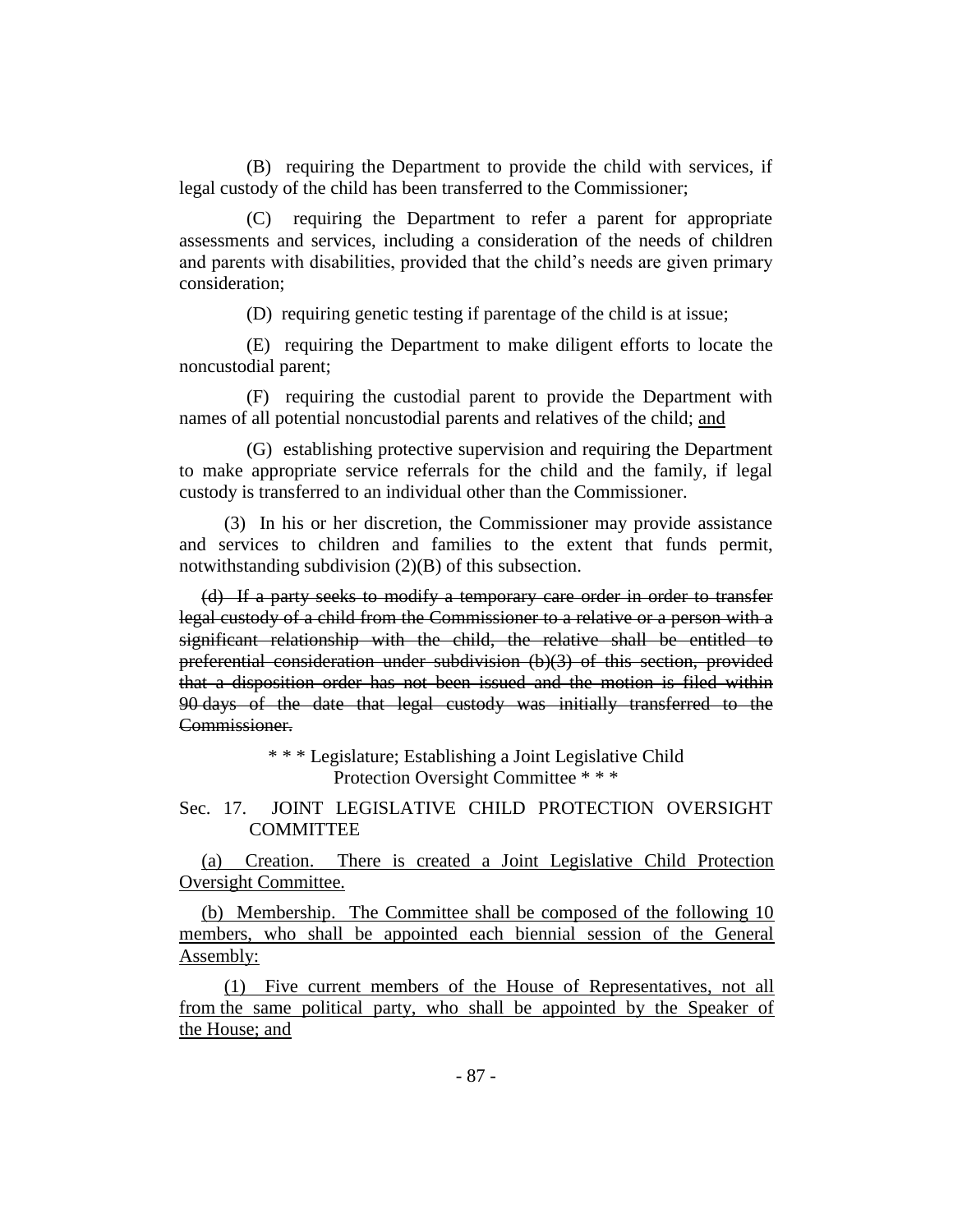(2) Five current members of the Senate, not all from the same political party, who shall be appointed by the Committee on Committees.

(3) In addition to two members-at-large appointed from each chamber, one appointment shall be made from the following committees:

(A) House Committee on Education;

(B) Senate Committee on Education;

(C) House Committee on Judiciary;

(D) Senate Committee on Judiciary;

(E) House Committee on Human Services; and

(F) Senate Committee on Health and Welfare.

(c) Powers and duties.

(1) The Committee shall:

(A) Exercise oversight over Vermont's system for protecting children from abuse and neglect, including:

(i) evaluating whether the branches, departments, agencies, and persons that are responsible for protecting children from abuse and neglect are effective;

(ii) determining if there are deficiencies in the system and the causes of those deficiencies;

(iii) evaluating which programs are the most cost-effective;

(iv) determining whether there is variation in policies, procedures, practices, and outcomes between different areas of the State and the causes and results of any such variation; and

(v) evaluating the measures recommended by the Working Group to Recommend Improvements to CHINS Proceedings established in Sec. 23 of this Act to ensure that once a child is returned to his or her family, the court or the Department for Children and Families may continue to monitor the child and family where appropriate.

(B) At least annually, report on the Committee's activities and recommendations to the General Assembly.

(2) The Committee may review and make recommendations to the House and Senate Committees on Appropriations regarding budget proposals and appropriations relating to protecting children from abuse and neglect.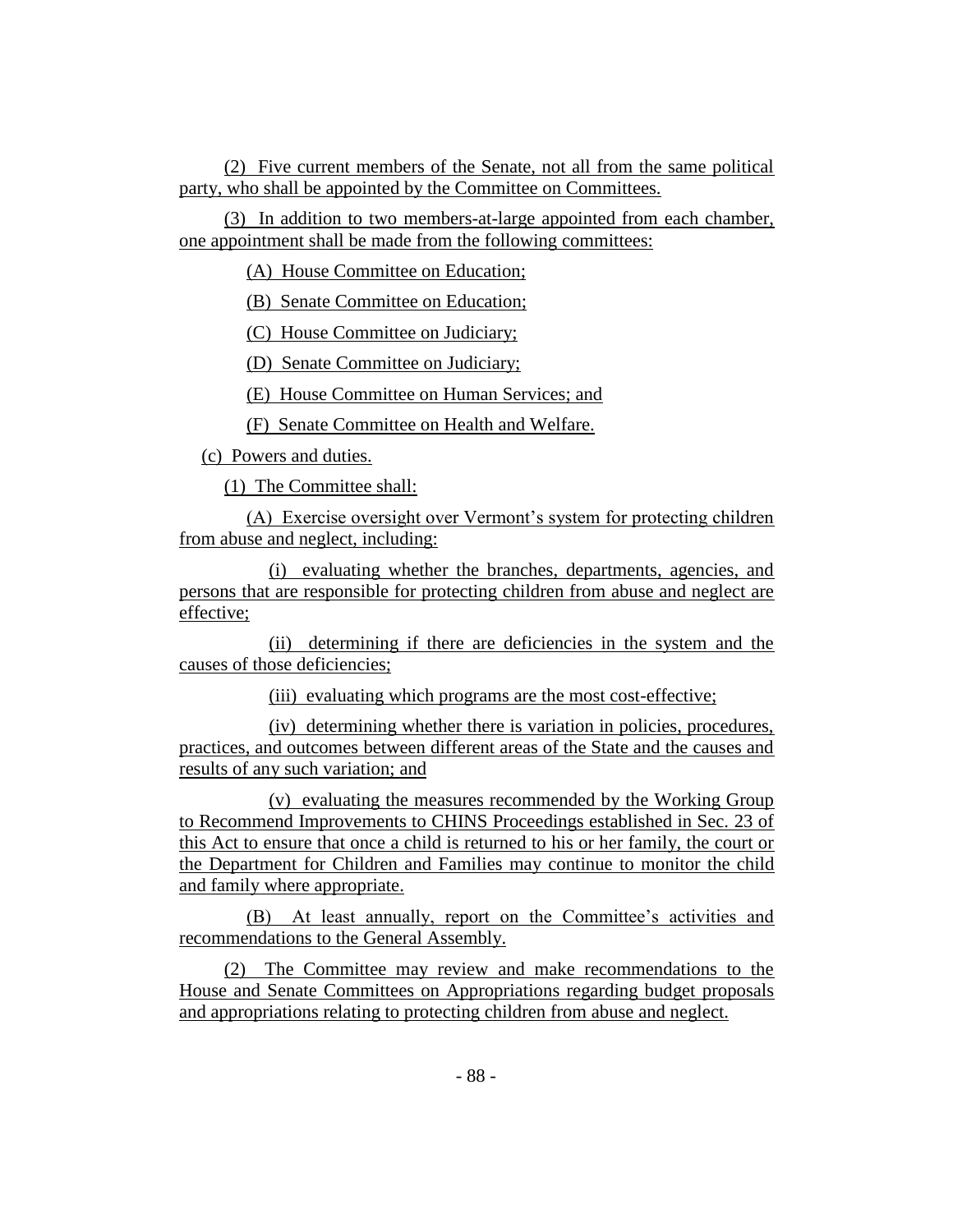(d) Assistance. The Committee shall have the administrative, technical, and legal assistance of the Office of Legislative Council.

(e) Retaliation. No person who is an employee of the State of Vermont, or of any State, local, county, or municipal department, agency, or person involved in child protection, and who testifies before, supplies information to, or cooperates with the Committee shall be subject to retaliation by his or her employer. Retaliation shall include job termination, demotion in rank, reduction in pay, alteration in duties and responsibilities, transfer, or a negative job performance evaluation based on the person's having testified before, supplied information to, or cooperated with the Committee.

(f) Meetings.

(1) The member appointed from the Senate Committee on Health and Welfare shall call the first meeting of the Committee.

(2) The Committee shall select a Chair, Vice Chair, and Clerk from among its members and may adopt rules of procedure. The Chair shall rotate biennially between the House and the Senate members. A quorum shall consist of six members.

(3) When the General Assembly is in session, the Committee shall meet at the call of the Chair. The Committee may meet six times during adjournment, and may meet more often subject to approval of the Speaker of the House and the President Pro Tempore of the Senate.

(g) Reimbursement. For attendance at meetings during adjournment of the General Assembly, members of the Committee shall be entitled to per diem compensation and reimbursement of expenses pursuant to 2 V.S.A. § 406.

(h) Sunset. On December 30, 2017 this section (creating the Joint Legislative Child Protection Oversight Committee) is repealed and the Committee shall cease to exist.

\* \* \* Department for Children and Families; Policies \* \* \*

Sec. 18. THE DEPARTMENT FOR CHILDREN AND FAMILIES; POLICIES, PROCEDURES, AND PRACTICES

(a) The Commissioner for Children and Families shall:

(1) ensure that policies, procedures, and practices are consistent, and are applied in a consistent manner, in all Department offices and in all regions of the State;

(2) ensure that policies, procedures, and practices are consistent with statute;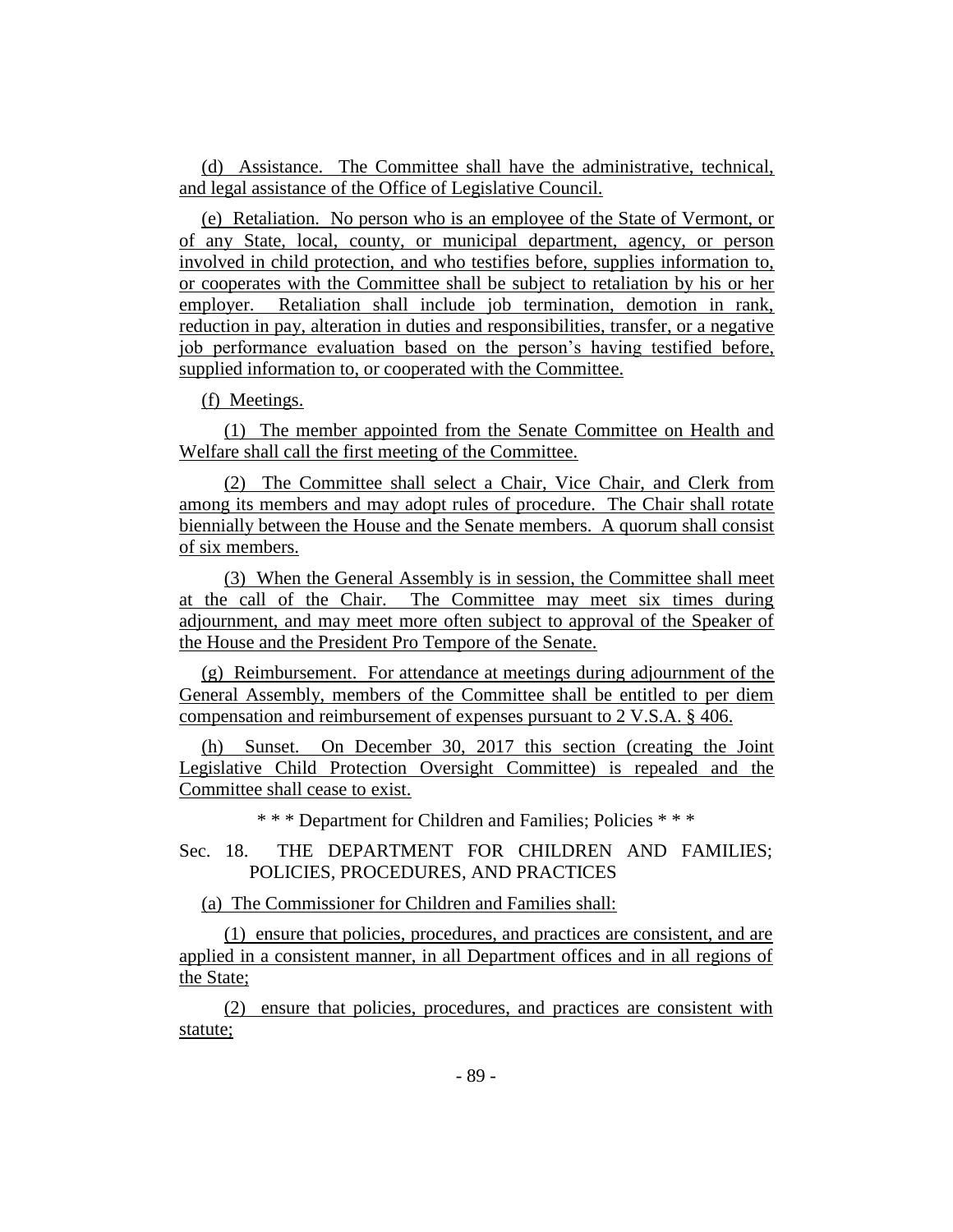(3) develop metrics as to the appropriate case load for social workers in the Family Services Division that take into account the experience and training of a social worker, the number of families and the total number of children a social worker is responsible for, and the acuity or difficulty of cases;

(4) ensure that all employees assigned to carry out investigations have training or experience in conducting investigations and have a Master's degree in social work or an equivalent degree, or relevant experience;

(5) determine how to improve data sharing between the Department, courts, treatment providers, the Agency of Education, and other branches, departments, agencies, and persons involved in protecting children from abuse and neglect, including:

(A) determine the data that should be shared between parties;

(B) investigate regulatory requirements and security parameters;

(C) investigate the potential costs of creating a platform to share data; and

(D) make recommendations to address these issues and to improve the system for protecting children from abuse and neglect.

(6) develop policies, procedures, and practices to:

(A) ensure the consistent sharing of information, in a manner that complies with statute, with law enforcement, treatment providers, courts, State's Attorneys, guardians ad litem, and other relevant parties;

(B) encourage law enforcement, treatment providers, and all agencies, departments, and other persons that support recovery to provide regular treatment progress updates to the Commissioner;

(C) ensure that courts have all relevant information in a timely fashion, and that Department employees file paperwork and reports in a timely manner;

(D) require increased monitoring of a child's safety if:

(i) other children have been removed from the same home or the parent or guardian's parental rights as to another child have been terminated; or

(ii) the child is returned to a home from which other children have been removed;

(E) require that all persons living in a household, or that will have child care responsibilities, will be assessed for criminal history and potential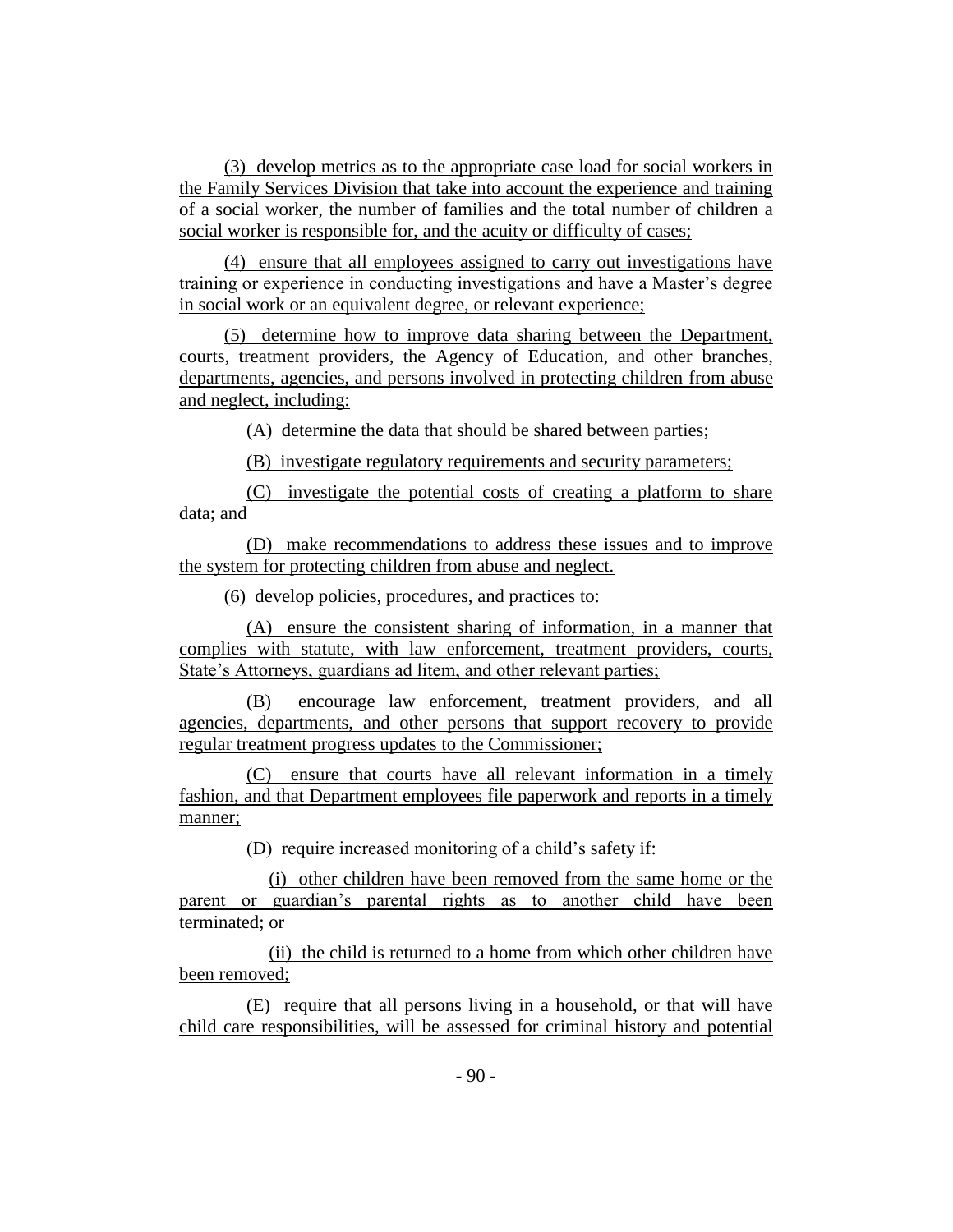safety risks whenever a child who has been removed from a home is returned to that home;

(F) increase the number of required face-to-face meetings between social workers and children;

(G) increase the number of required home visits and require unannounced home visits;

(H) improve information sharing with mandatory reporters who have an ongoing relationship with a child;

(I) ensure that mandatory reporters are informed that any confidential information they may receive cannot be disclosed to a person who is not authorized to receive that information;

(J) ensure all parties authorized to receive confidential information are aware of their right to receive that information; and

(K) apply results-based accountability or other data-based quality measures to determine if children in different areas of the State have different outcomes and the reasons for those differences.

(b) On or before September 1, 2015, the Commissioner shall submit a written report to the House Committees on Human Services and on Judiciary and to the Senate Committees on Health and Welfare and on Judiciary on:

(1) The Commissioner's response to the Vermont Citizen's Advisory Board (VCAB) Child Death Review Report dated November 7, 2014, and to the Casey Family Programs report dated December, 2014, including:

(A) the Commissioner's response to every recommendation in the reports and:

(i) if the Commissioner agrees with a recommendation, an explanation of any changes made in response to the recommendation;

(ii) if the Commissioner does not agree with a recommendation, an explanation of why; and

(iii) any suggestions concerning other options to implement a recommendation; and

(B) a description of any changes to the Department's policies, procedures, and practices made in response to the reports, including the language of any new or amended policies and procedures.

(2) The Commissioner's response to the issues in subsection (a) of this section, including the language of any new or amended policies and procedures.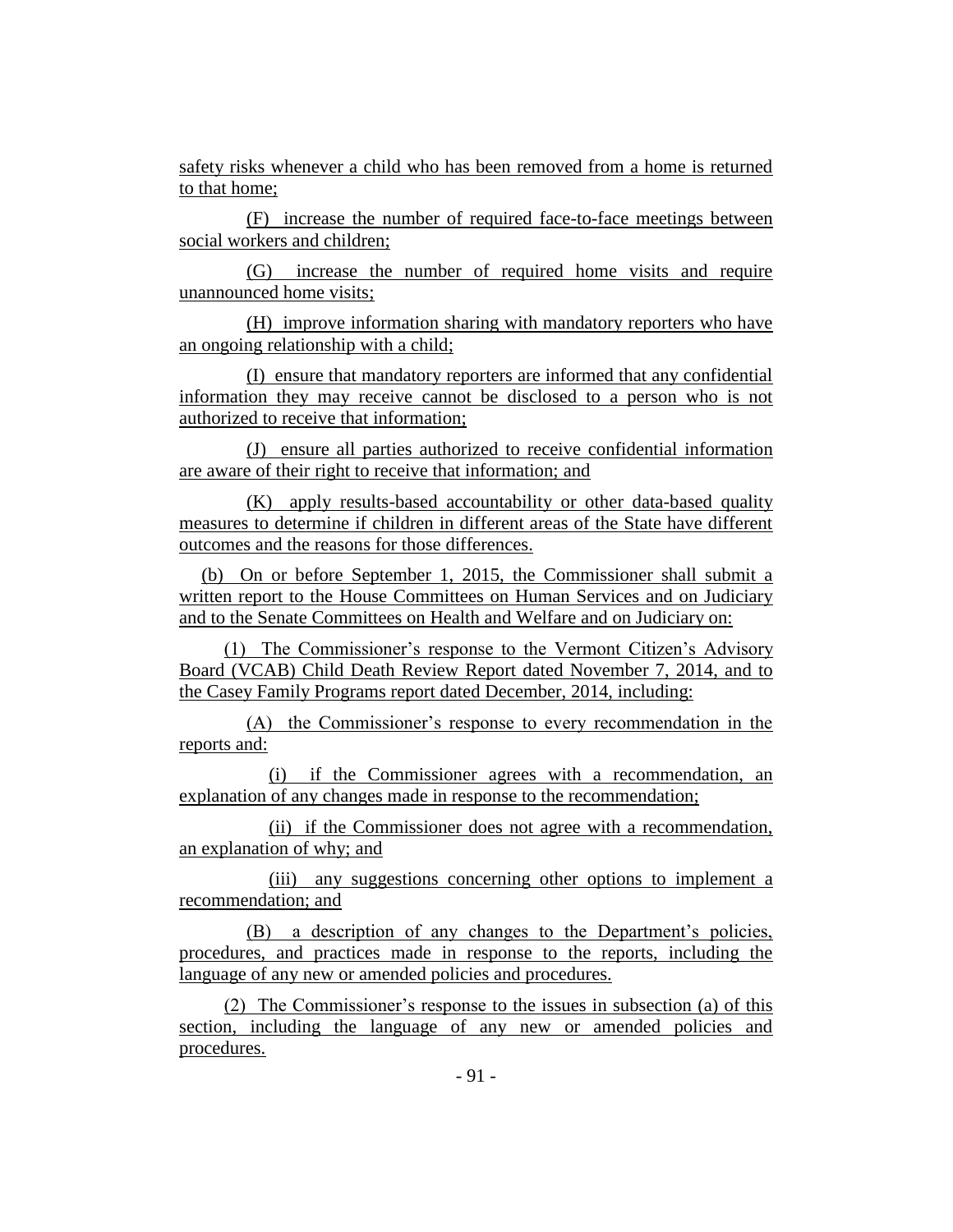\* \* \* Agency of Human Services; Evidence-Informed Models \* \* \*

## Sec. 19. AGENCY OF HUMAN SERVICES; EVIDENCE-INFORMED MODELS

The Secretary of Human Services shall identify and utilize evidence-informed models of serving families that prioritize safety and prevention through early interventions with high risk families. The Secretary shall make recommendations in the FY2017 budget that reflect the utilization of these models.

\* \* \* Improvements to CHINS Proceedings \* \* \*

## Sec. 20. WORKING GROUP TO RECOMMEND IMPROVEMENTS TO CHINS PROCEEDINGS

(a) Creation. There is created a working group to recommend ways to improve the efficiency, timeliness, and process of Children in Need of Care or Supervision (CHINS) proceedings.

(b) Membership. The Working Group shall be composed of the following members:

(1) the Chief Administrative Judge or designee;

(2) the Defender General or designee;

(3) the Attorney General or designee;

(4) the Commissioner for Children and Families or designee;

(5) the Executive Director of State's Attorneys and Sheriffs or designee; and

(6) a guardian ad litem who shall be appointed jointly by the President Pro Tempore of the Senate and the Speaker of the House.

(c) Powers and duties. The Working Group shall study and make recommendations concerning:

(1) the reasons that statutory time frames are not met and how to ensure that statutory time frames are met in 90 percent of proceedings;

(2) how to ensure that attorneys, judges, and guardians ad litem appear on time and are prepared;

(3) how to monitor and improve the performance and work quality of attorneys, judges, and guardians ad litem;

(4) how to ensure that there is a sufficient number of attorneys available to handle all CHINS cases, in all regions of the State, in a timely manner;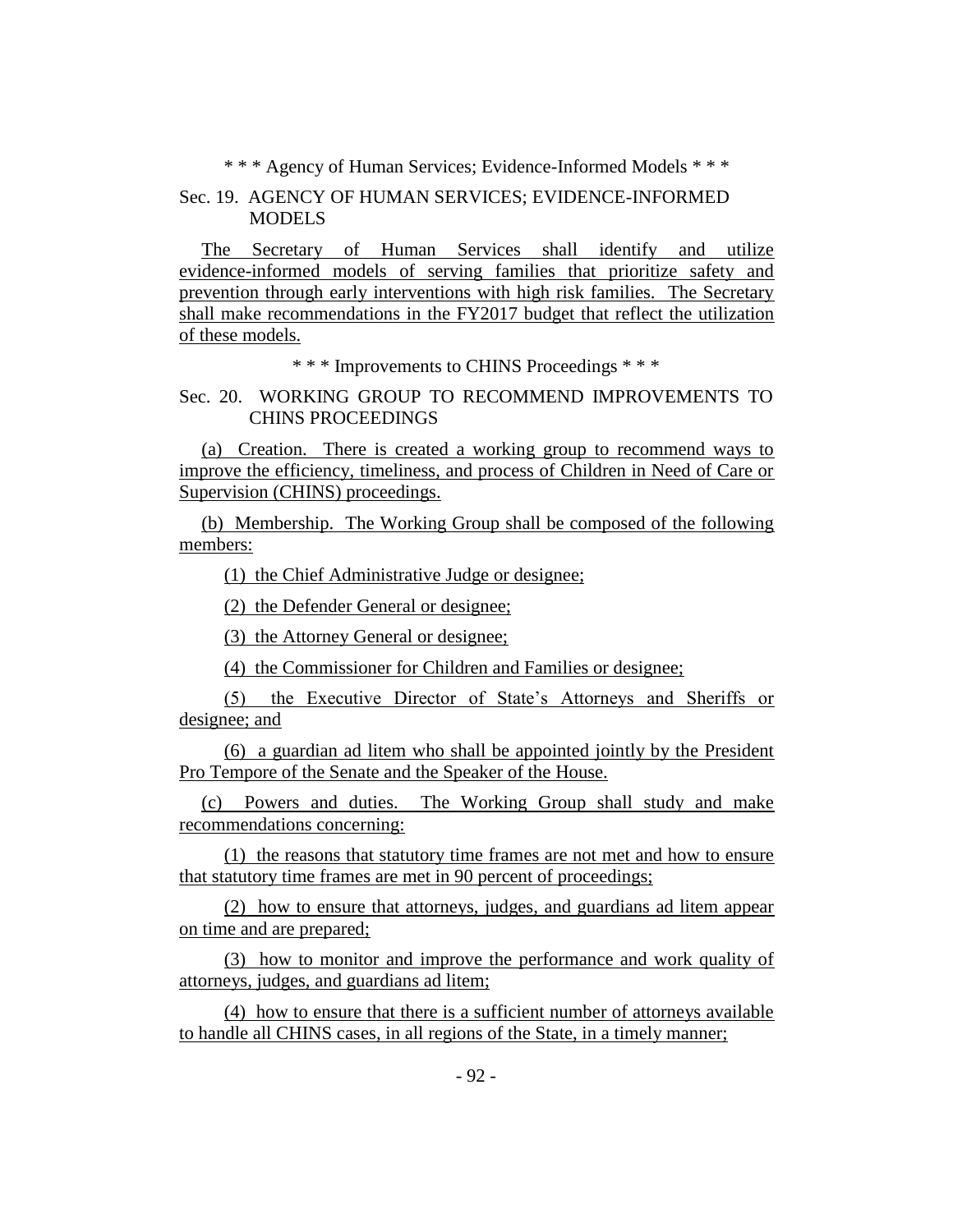(5) the role of guardians as litem, and how to ensure their information is presented to, and considered by, the court;

(6) how to ensure that once a child is returned to his or her family, the court or the Department for Children and Families, may continue to monitor the child and family where appropriate, and how to expedite a new proceeding that concerns a family with repeated contacts with the child protection system;

(7) whether the adoption of American Bar Association standards for attorneys who work in the area of child abuse and neglect would be appropriate;

(8) how and whether to provide financial assistance to individuals seeking to mediate a dispute over a postadoption contact agreement; and

(9) any other issue the Working Group determines is relevant to improve the efficiency, timeliness, process, and results of CHINS proceedings.

(d) Assistance. The Working Group shall have the administrative, technical, and legal assistance of the Office of the Attorney General. The Working Group may consult with any persons necessary in fulfilling its powers and duties.

(e) Report. On or before November 1, 2015, the Working Group shall report its findings and recommendations to the Joint Legislative Child Protection Oversight Committee, the House Committees on Human Services and on Judiciary, and the Senate Committees on Health and Welfare and on Judiciary.

(f) Meetings and sunset.

(1) The Attorney General or designee shall call the first meeting of the Working Group.

(2) The Working Group shall select a chair from among its members at the first meeting.

(3) The Working Group shall cease to exist on November 2, 2015.

\* \* \* Effective Dates \* \* \*

## Sec. 21. EFFECTIVE DATES

This act shall take effect on July 1, 2015, except for this section, Sec. 17 (Joint Legislative Child Protection Oversight Committee) and Sec. 18 (Department for Children and Families; policies, procedures, and practices) which shall take effect on passage.

(Committee vote: 5-0-0)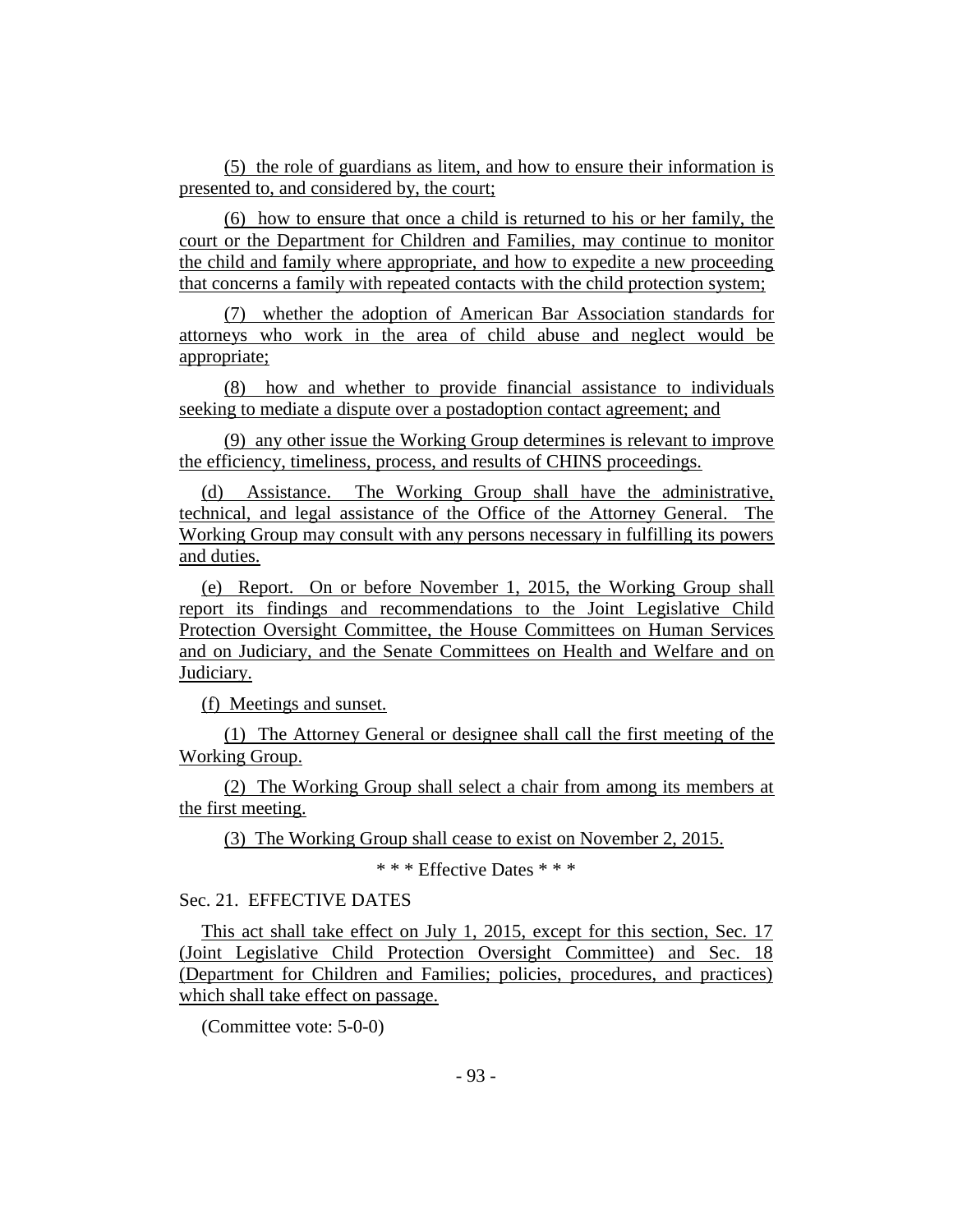## **Reported favorably with recommendation of amendment by Senator Nitka for the Committee on Appropriations.**

The Committee recommends that the bill be amended as recommended by the Committee on Judiciary with the following amendments thereto:

First: In Sec. 17(b), by striking out the following: " $10$ " and inserting in lieu thereof the following: 8

Second: In Sec. 17(b)(1) by striking out the following: "Five" and inserting in lieu thereof the following: Four

Third: In Sec. 17(b)(2) by striking out the following: "Five" and inserting in lieu thereof the following: Four

Fourth: In Sec.  $17(b)(3)$  by striking out the following: "two members-atlarge" and inserting in lieu thereof the following: one member-at-large

(Committee vote: 6-0-1)

#### **S. 57.**

An act relating to fees paid to deputy sheriffs and their assistants for transport.

## **Reported favorably with recommendation of amendment by Senator Benning for the Committee on Government Operations.**

The Committee recommends that the bill be amended as follows:

First: In Sec. 1, in 32 V.S.A. § 1591, in the introductory paragraph, following "civil causes and to" by striking out "sheriffs, deputy sheriffs, and constables" and inserting in lieu thereof sheriffs' departments

Second: In Sec. 1, in 32 V.S.A. § 1591(2)(A)(i), in the first sentence, following "so required if the sheriff" by striking out "or constable"

(Committee vote: 5-0-0)

#### **CONCURRENT RESOLUTIONS FOR ACTION**

**S.C.R. 3** (For text of Resolution, see Addendum to Senate Calendar for February 19, 2015)

**H.C.R. 37-46** (For text of Resolutions, see Addendum to House Calendar for February 19, 2015)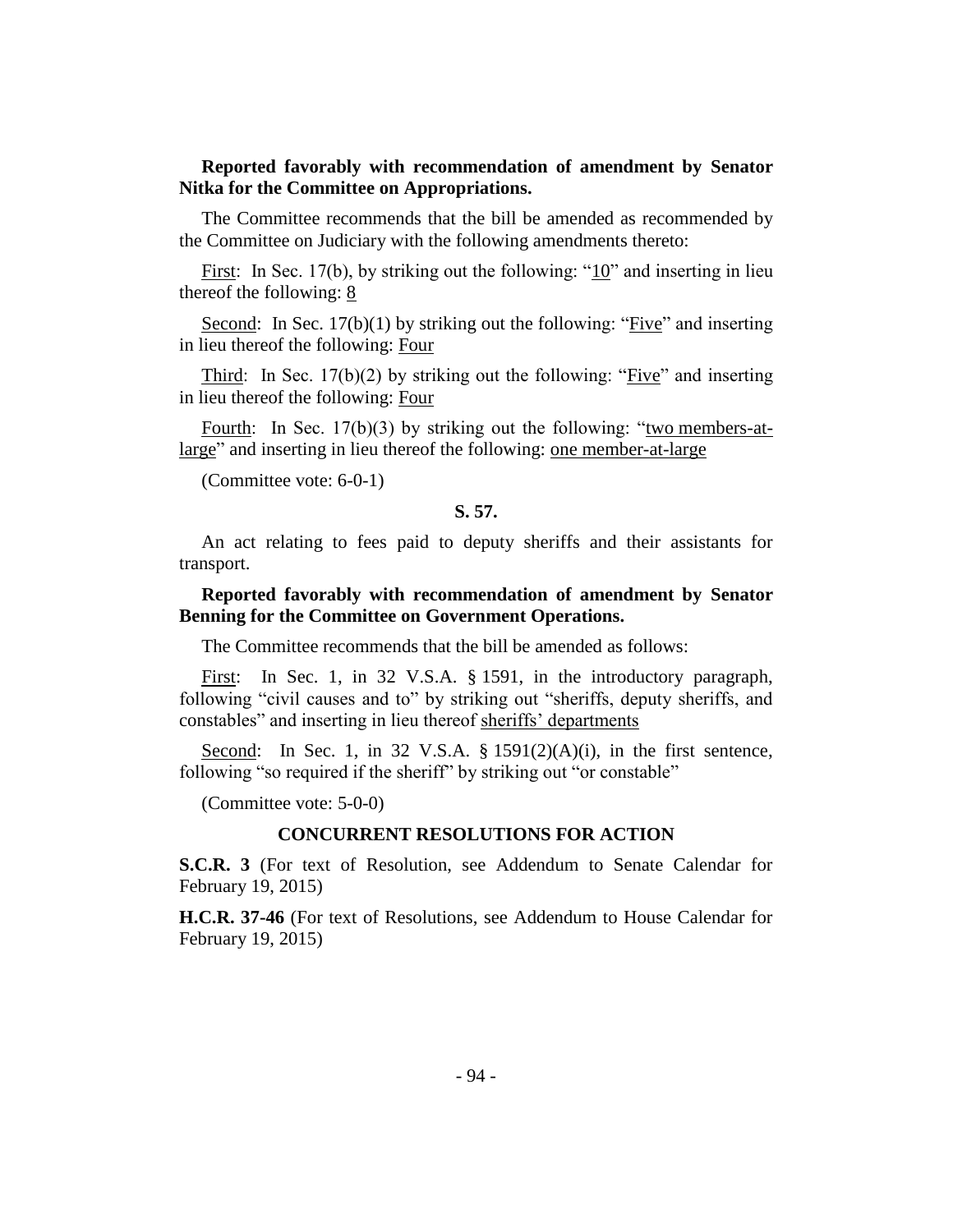#### **CONFIRMATIONS**

The following appointments will be considered by the Senate, as a group, under suspension of the Rules, as moved by the President *pro tempore,* for confirmation together and without debate, by consent thereby given by the Senate. However, upon request of any senator, any appointment may be singled out and acted upon separately by the Senate, with consideration given to the report of the Committee to which the appointment was referred, and with full debate; and further, all appointments for the positions of Secretaries of Agencies, Commissioners of Departments, Judges, Magistrates, and members of the Public Service Board shall be fully and separately acted upon.

Sue Minter of Waterbury – Secretary, Agency of Transportation – By Sen. Westman for the Committee on Transportation. (2/3/15)

Michel Consejo of Sheldon Springs – Member of the Vermont State Lottery Commission – By Sen. Mullin for the Committee on Econ. Dev., Housing and General Affairs. (2/19/15)

#### **PUBLIC HEARINGS**

**Tuesday, February 24, 2015** - 2:30 P.M. - 3:30 P.M. - Room 11 - Re: Governor's Proposed FY 2016 State Budget - House Committee on Appropriations.

**Wednesday, February 25, 2015** - 9:30 A.M. - 10:30 A.M. - Room 11 - Re: Governor's Proposed FY 2016 State Budget - House Committee on Appropriations.

#### **FOR INFORMATION ONLY**

#### **CROSSOVER DEADLINES**

The Senate Rules Committee established the following Crossover deadlines:

(1) All **Senate** bills must be reported out of the last committee of reference (including the Committees on Appropriations and Finance, except as provided below in (2) and the exceptions listed below) on or before **Friday, March 13, 2015**, and filed with the Secretary of the Senate so that they may be placed on the Calendar for Notice the next legislative day.

(2) All **Senate** bills referred pursuant to Senate Rule 31 to the Committees on Appropriations and Finance must be reported out by the last of those committees on or before **Friday, March 20, 2015**, and filed with the Secretary